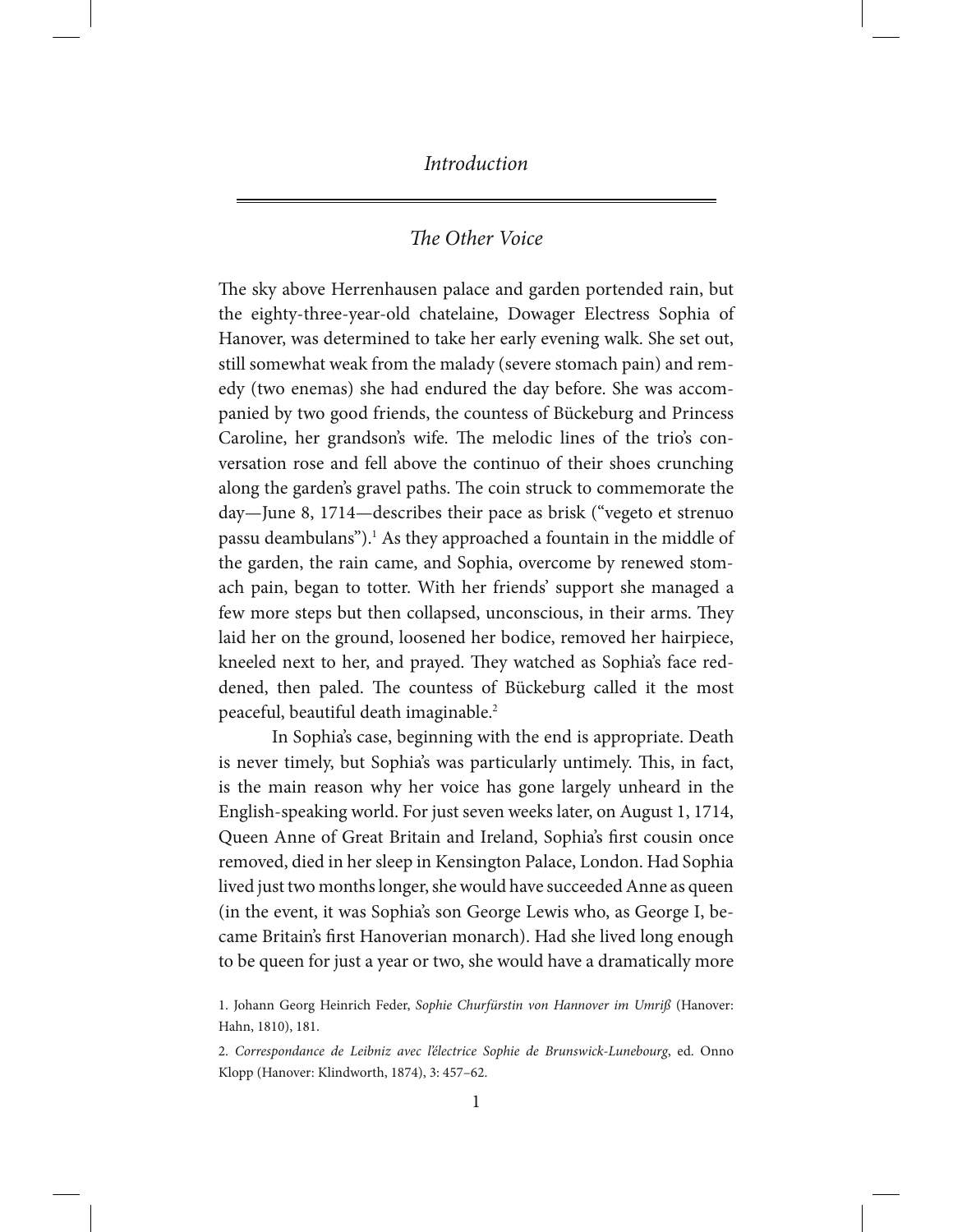prominent place in the English cultural landscape. Her life, from penurious youth to august senectitude, would be a much more familiar story (and likely would have been accorded one of popular culture's highest forms of ennoblement: serving as the subject for a BBC miniseries). But having never acceded to the throne, Sophia gradually receded from memory.

Sophia's memoirs can help recall her to a modern readership. They appear here in English for the first time in their entirety.<sup>3</sup> They recount the first fifty years of Sophia's life: her childhood and teens in Leiden and The Hague; her years as a young woman at her brother's court in Heidelberg; her married life in the north German towns of Iburg, Osnabrück, and Hanover; and her trips to Italy in 1664–65 and to France in 1679. A contemporary declared Sophia, a German princess, to be France's greatest *bel esprit*. 4 It is no surprise, therefore, that her memoirs (which Sophia wrote in French) abound with insightful, entertaining, and occasionally acerbic accounts of her meetings with prominent leading men and ladies (a young Charles II, a middle-aged Louis XIV, Pope Alexander VII, Queen Christina of Sweden) and with long-forgotten bit players (cavaliers, concubines, clerics, coachmen, and quacks). As such, they offer detailed insights into the public and private lives of early modern European nobles (their codes of etiquette, habits of dress, entertainments, fights, and amours) and of these nobles' small army of attendants, servants, and hangers-on. They complement, and indeed serve as a prequel to, Lloyd Strickland's fine translation of letters between Sophia, her daughter, and Gottfried

<sup>3.</sup> The translator of the only previous English edition expurgated about one-tenth of the text as "distasteful to our modern ideas." *Memoirs of Sophia, Electress of Hanover, 1630–1680*, trans. H. Forester (London: Richard Bentley & Son, 1888), xiv.

<sup>4.</sup> Urbain Chevreau (1613–1701), author, personal secretary to Queen Christina of Sweden, and tutor to the duke of Maine (one of Louis XIV's natural children). He added that Sophia's sister Elizabeth was France's greatest savant (quoted in Feder, *Sophie*, 8). The translator of the German edition of the memoirs conceded that Sophia could express herself more felicitously in French than in German but felt compelled to add that this did not detract in the least from her innate Germanness. *Die Mutter der Könige von Preußen und England. Memoiren und Briefe der Kurfürstin Sophie von Hannover*, trans. and ed. Robert Geerds (Munich: Langewiesche-Brandt, 1913), 7–8.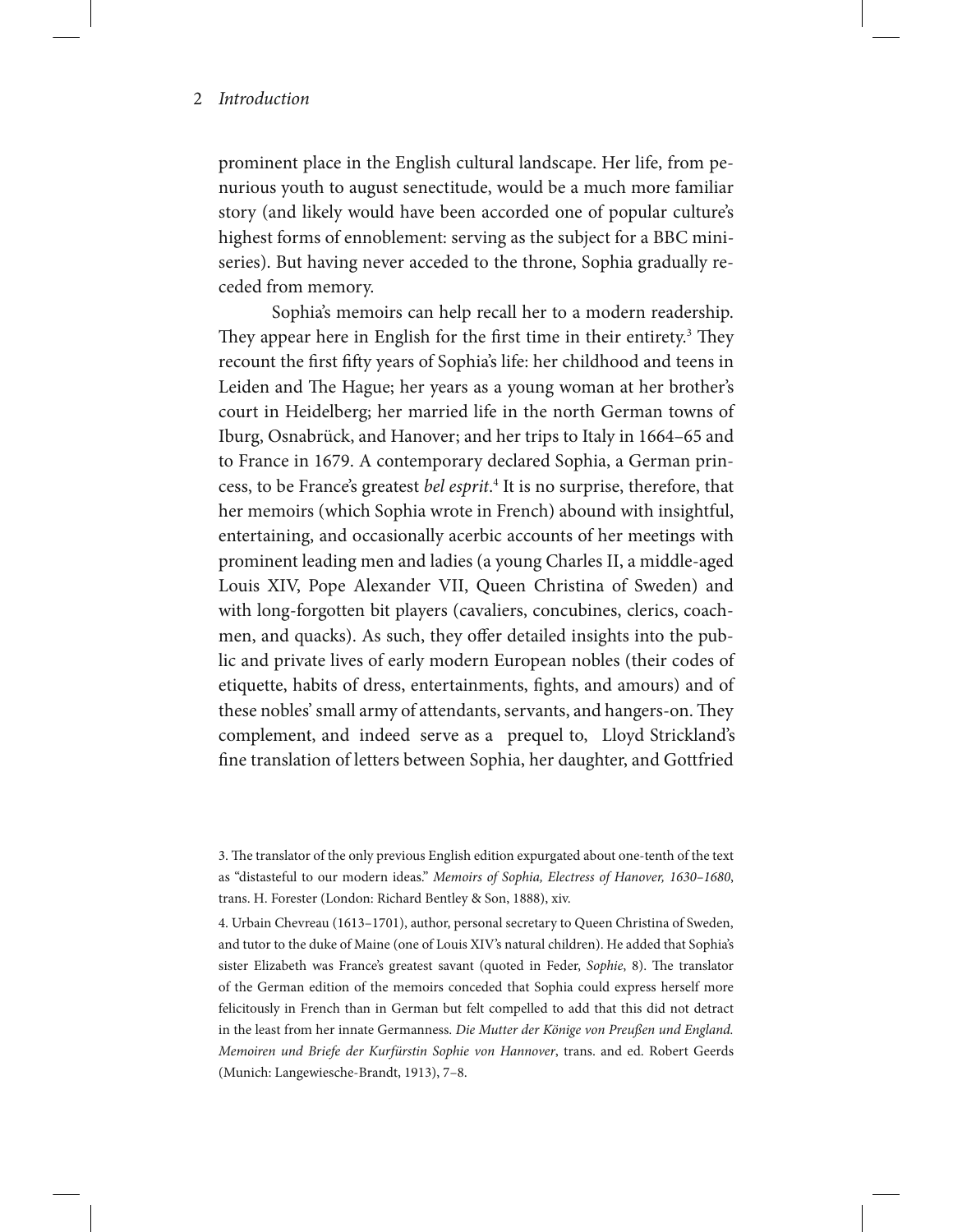Wilhelm von Leibniz, which was recently published in this series.<sup>5</sup> The memoirs cover the period 1630–80; the letters, 1691–1713. Together, they give us a fairly complete picture of Sophia's life in her own words.

Throughout much of her life Sophia was among the highestborn Protestant princesses in continental Europe. Throughout all her life she was a true celebrity, feted and fussed over wherever she traveled. Among the roughly fifty other women in this series, there are only three—Margaret of Navarre, the duchess of Montpensier, and Sophia's own sister Elizabeth—who held similarly stratospheric positions in the social hierarchy of early modern Europe. This position and the experiences and personalities to which it gave her access makes Sophia something of an other voice among the other voices. It is a voice worth hearing, both for the remarkable story it tells and for the remarkably entertaining way it tells it.

# *Historical Background and Biography*

Sophia's parents—the Lady Elizabeth, daughter of King James I of England, and Frederick V, palsgrave of the Rhine and elector Palatine were married in London on Valentine's Day in 1613. Frederick was the ruler of the Lower Palatinate (situated along the Neckar and Rhine rivers in southwestern Germany, with Heidelberg as its residence) and the Upper Palatinate (situated north of the Danube and west of Bohemia in what is today northern Bavaria).<sup>6</sup> Several nuptial masques and hundreds of epithalamia celebrated the union of two of Europe's most important Protestant families, the houses of Stuart and Palatine, as the marriage of Thames and Rhine.<sup>7</sup> In April 1613 the newlyweds accompanied by a retinue of more than seven hundred courtiers

5. *Leibniz and the Two Sophies: The Philosophical Correspondence*, trans. and ed. Lloyd Strickland (Toronto: CRRS, 2011).

6. It has become a historiographical bromide to assert that, prior to the nineteenth century, Germany is an anachronism and that the proper term is the Holy Roman Empire of the German Nation. Although not a political entity in Sophia's day, Germany was common parlance for that part of Central Europe where German was spoken. Sophia's mother, for example, refers repeatedly to "Germanie" in her English correspondence. *The Letters of Elizabeth of Bohemia*, ed. L. M. Baker (London: Bodley Head, 1953), 24, 100, 133, 138, 167, and 197. 7. Some of the music from the masques is available on I Ciarlatani, *Fly Cheerful Voices: The Marriage of Pfalzgraf Friedrich V & Elizabeth Stuart*, recorded June 13–15, 1997,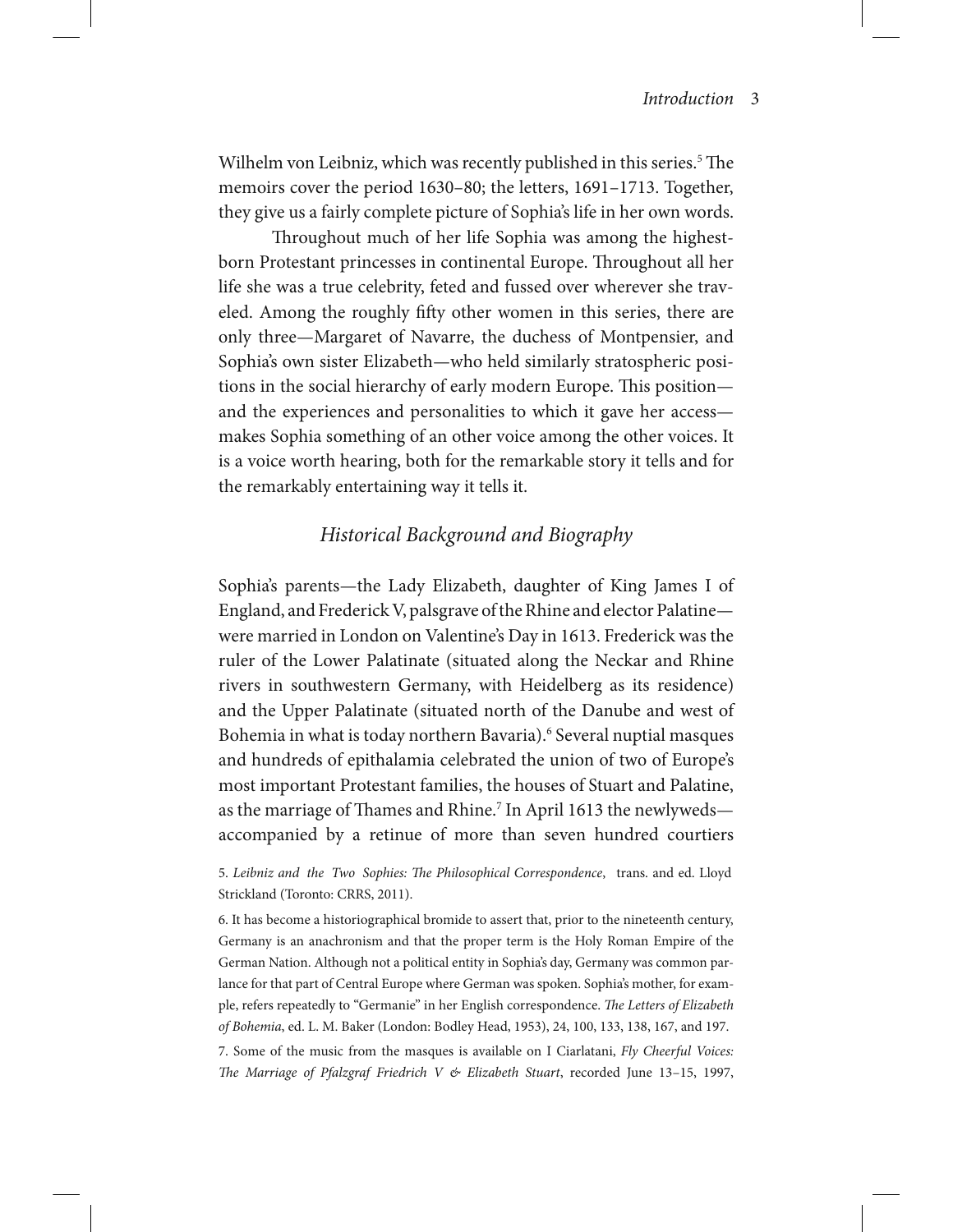and attendants—sailed to Holland, continued up the Rhine, and installed themselves in the grand pink Renaissance palace overlooking Heidelberg and the Neckar.

Frederick was the leader of the Union, an alliance, formed in May 1608, of German Protestant principalities and free imperial cities. Its purpose was to check what it saw as the erosion of Protestant rights by the emperor (a Catholic from the house of Habsburg) and by the empire's legislative and judicial institutions (in all of which Catholics held a clear majority). In August 1619 the predominantly Protestant estates of Bohemia, as part of their revolt against Habsburg rule, elected Frederick to be their king, a crown that had perennially gone to a Catholic Habsburg prince. Against the advice of the majority of his councilors and most allied Protestant princes (who saw that the Palatinate lacked the military power to defend itself against the inevitable Habsburg riposte), Frederick accepted and was crowned in Prague on November 4, 1619.

His undoing was swift. In August and September 1620 a Spanish army captured Heidelberg and occupied the Lower Palatinate west of the Rhine. Ten weeks after losing Heidelberg, Frederick lost Prague. On November 8, 1620, an imperial army routed Frederick's forces on White Mountain outside the city. The emperor had won the first decisive battle of what would become the Thirty Years War. And Frederick, whose reign as king of Bohemia lasted almost exactly one year, had spent just one winter in Hradchin palace in Prague, whence his epithet: the Winter King.

Sophia's parents fled Prague in such disarray that they almost left behind one of her siblings. Parents and children—Frederick Henry (born in 1614), Charles Lewis (1617), Elizabeth (1618), Rupert (1619), and Morris (1621, born while they were on the run)—sought, with little success, refuge at allied courts in Germany. Finally, in April 1621, they found a warm welcome and secure exile in The Hague, where they had familial ties (Frederick's mother was a princess of the house of Orange) and religious ones (Calvinism). In the beginning they received generous subsidies: 10,000 guilders a month from the

Christophorus, 77214, 1998, compact disc. For an example of the epithalamia, see Thomas Heywood, *A Marriage of Triumph* (1613; repr., London: Percy Society, 1842).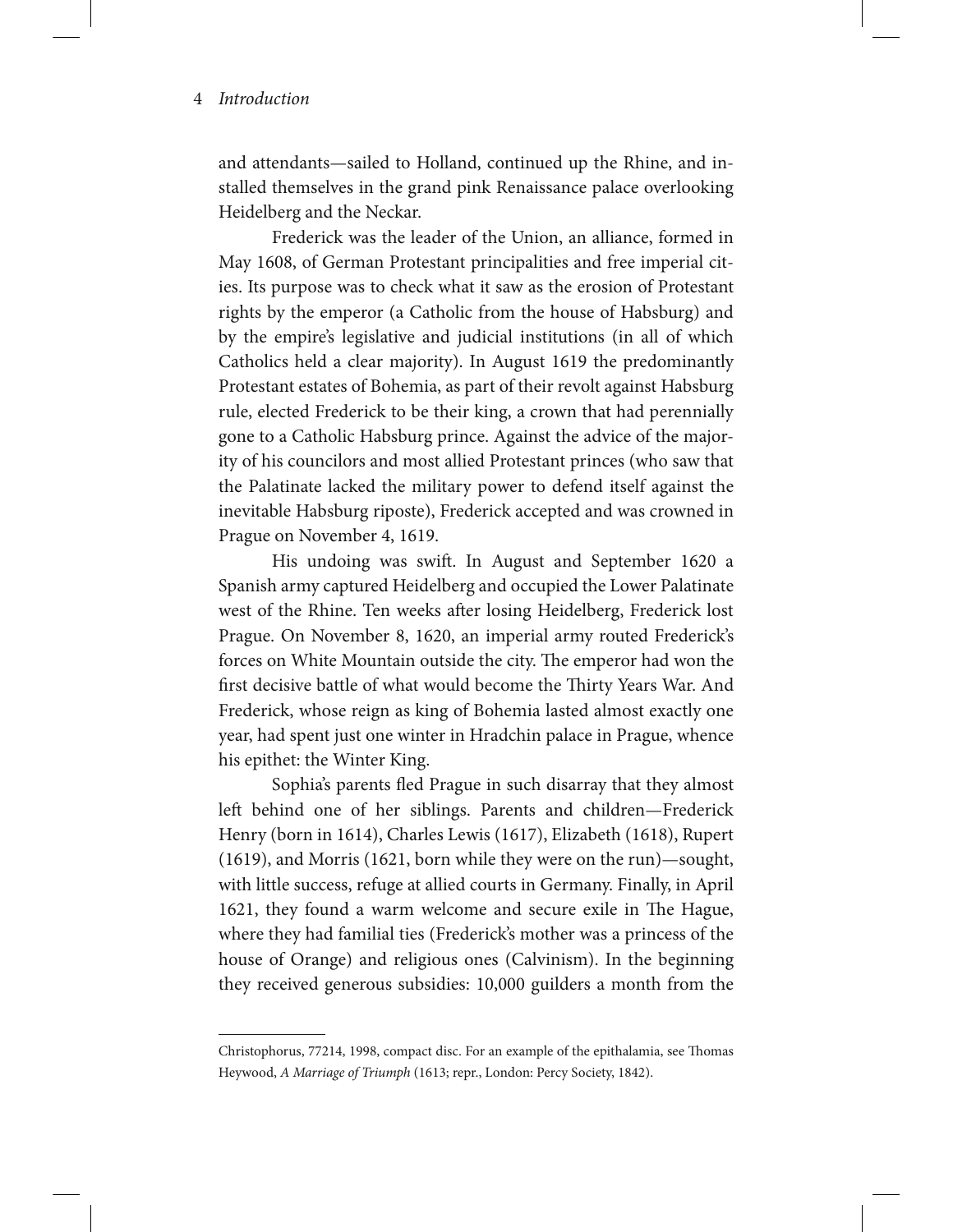States General and £26,000 from England. Over time the welcome grew cooler and the subsidies scantier.

In their Dutch exile Frederick and Elizabeth continued to style themselves king and queen of Bohemia and continued to have children at a nearly annual rate: Louisa Hollandina (1622), Lewis (1624), Edward (1625), Henrietta (1626), Philip (1627), Charlotte (1628), Sophia (1630), and Gustavus Adolphus (1631). To judge from the couple's steadfastly adoring letters to one another, their fecundity was as much a product of an enduring erotic enthusiasm as of dynastic duty.8 It was partially offset by childhood illness and mishap: Lewis and Charlotte died as infants, Gustavus Adolphus as a child, and Frederick Henry (the oldest) as a teenager. The Winter King himself died, probably of bubonic plague, in 1632. He was only thirty-six, his daughter Sophia only two. On Frederick's death, Sophia's brother Charles Lewis became palsgrave of the Rhine and elector Palatine—if he could ever win back his territory and titles, which the emperor, as punishment for Frederick's Bohemian adventure, had transferred to Duke Maximilian of Bavaria in 1623.

Sophia was born in The Hague on October 14, 1630, and soon moved to the private boarding school in Leiden that the exiled Palatines had established for their sizeable brood and the hundredstrong staff of governesses, teachers, valets, and other servants who attended to the children's schooling and other needs. The standard of the children's education, for both the boys and the girls, was extremely high, and all became prodigious polyglots. Sophia spoke French, German, and Dutch fluently, could converse in English and Italian, and had rudimentary knowledge of Spanish and Latin. On reaching their midteens the children were retrieved from the school, the boys to travel and the girls to keep their mother company.

The Hague in the 1640s, a place of exile for Sophia's family and for royalists chased from England by the parliamentarians, was a hotbed of spying, scheming, and skullduggery. Sophia found herself in the middle of it. The scheme (cherished by her mother) was for Sophia to marry the Prince of Wales, the future Charles II. The skullduggery (cherished by Princess Amalia of Orange-Nassau) was for a

<sup>8.</sup> *A Collection of Original Royal Letters*, ed. Sir George Bromley (London: John Stockdale, 1787), 1–66.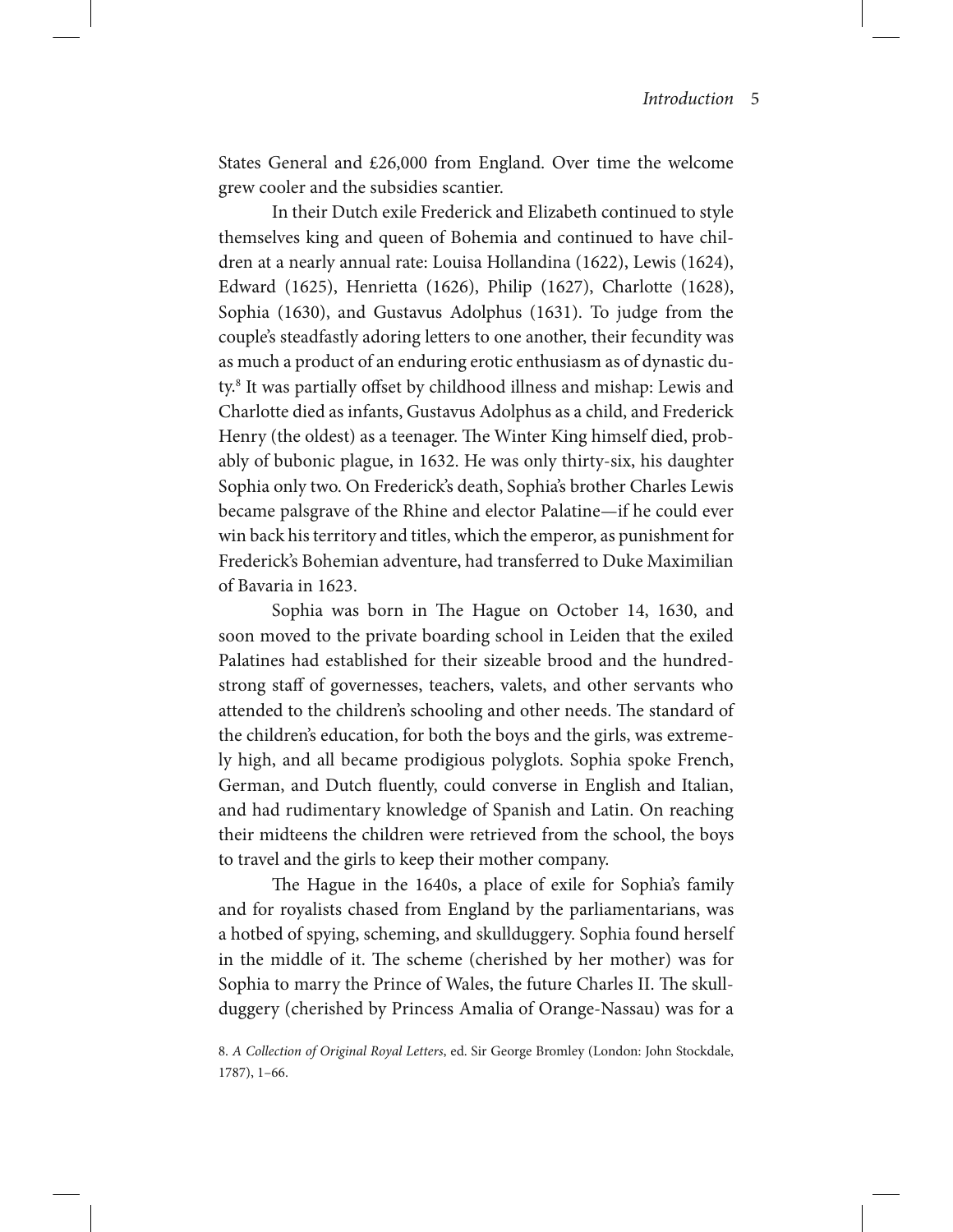prince of Orange-Nassau to seduce Sophia so that, with her reputation tarnished, one of Amalia's own daughters could marry the Prince of Wales. To escape the intrigue and gossip Sophia moved to Heidelberg, the residence of her brother Charles Lewis, to whom the Lower Palatinate had recently been restored by the Treaty of Westphalia. She arrived in the late summer of 1650, two months before her twentieth birthday.

The eight years Sophia spent in Heidelberg centered around marriage: the arrangement of a suitable one for her and the unraveling of Charles Lewis's. The first serious suitor (a mere Portuguese duke had been rejected out of hand) was the recently widowed Prince Adolphus John of Zweibrücken. He had a prognathous face and a pugnacious temperament (he was rumored to have beaten his wife). Sophia did not like him. It was Sophia's good fortune that the prince made promises regarding her future income that his older brother, King Charles VI of Sweden, was unwilling to keep and that the next, much more desirable, suitor was already on the scene.

In 1657 Sophia became engaged to Duke George William of Brunswick-Lüneburg (1624–1705). But the groom, realizing that he was too wedded to his sybaritic bachelorhood to actually wed, soon rued his decision. Because it was too late to back out (the marriage contracts had already been signed), he came up with a novel proposal: what if his favorite brother, Duke Ernest Augustus (1630–98), married Sophia in his place? George William would simply sign a document in which he pledged to remain a bachelor, to leave his demesne to Ernest Augustus on his death, and to support Ernest Augustus and Sophia financially in the interim.

Charles Lewis, who negotiated on Sophia's behalf, told her that he considered the younger brother to be more amiable and sensible than the elder but left it up to her to decide. Sophia, who had met Ernest Augustus several times, told Charles Lewis that all she wanted was a financially solid arrangement suitable to her rank and that if the proposed match would achieve this she would not mind swapping grooms. In April 1658, George William signed a renunciation of marriage; in June, Ernest Augustus and Sophia signed their marriage contract; and in October, their wedding was celebrated in Heidelberg.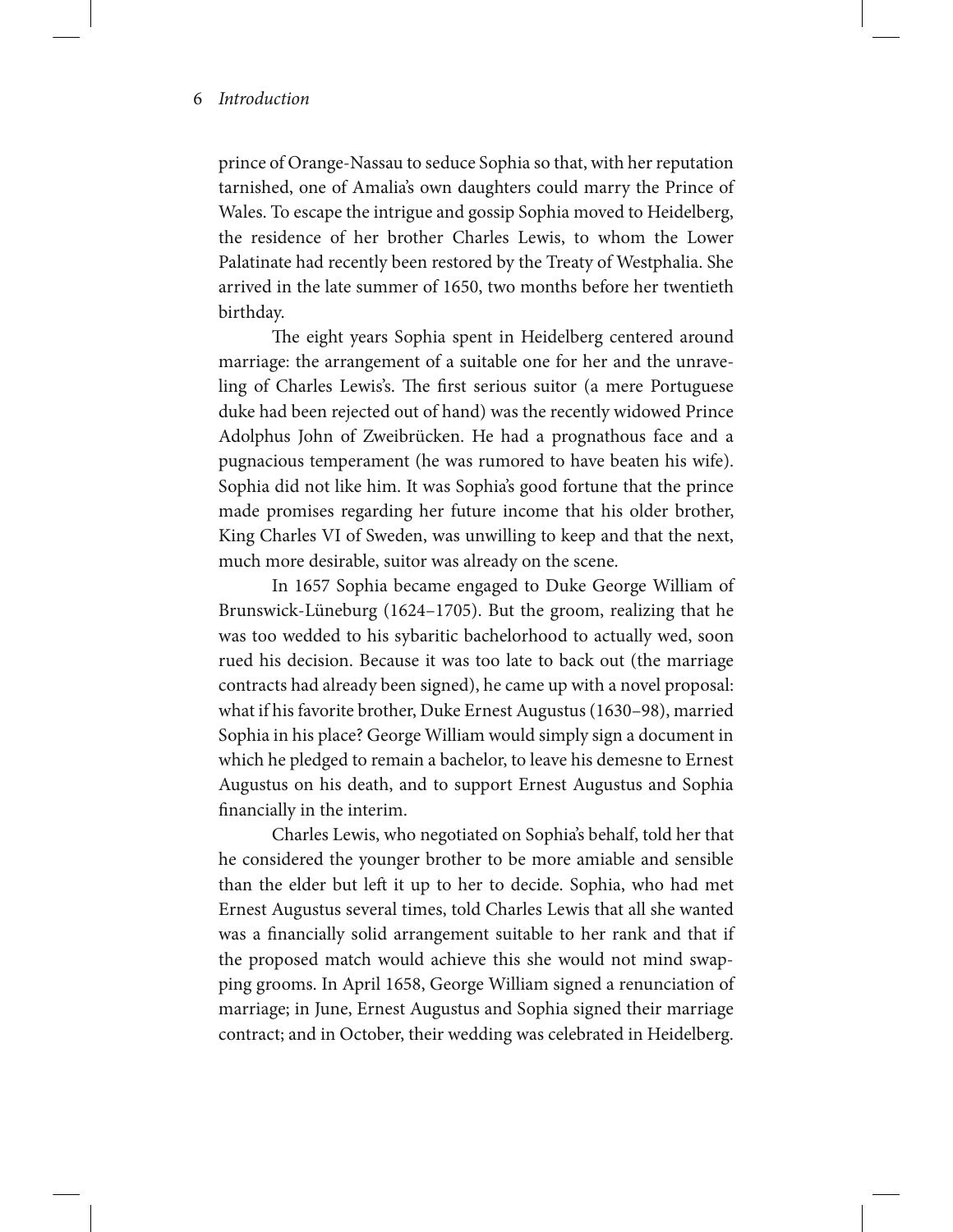The newlyweds moved into George William's palace in Hanover. At times George William seemed to regret ceding Sophia to his younger brother. Indeed, the early years of Sophia's marriage were marred by her brother-in-law's continued flirtatiousness and her husband's jealousy. This tense situation was resolved in 1661 when Ernest Augustus was made secular bishop of Osnabrück, and he and Sophia established their own court at Iburg castle, a few miles south of Osnabrück.

A few months after the wedding Sophia wrote to Charles Lewis that, "miracle of the century, I love my husband."9 Perhaps she was just trying to reassure her brother about the marriage he had arranged for her. But the memoirs and her correspondence suggest that she remained passionately devoted to her husband, despite his serial infidelity.10 Nearly two decades into Sophia's marriage, her sister Elizabeth writes of her: "the world and her husband do still possess her heart. God will in his due time touch us both."<sup>11</sup>

Ernest Augustus had two other older brothers besides George William. Their father's will stipulated that as long as two of the brothers (or their male heirs) were alive, the family domains—the duchies of Lüneburg and Calenberg in what is today the federal state of Lower Saxony in north-central Germany—were not to be united under a single sovereign. Instead, the oldest brother would get the duchy he preferred, the next oldest would get the duchy that was left over, and

9. *Briefwechsel der Herzogin Sophie von Hannover mit ihrem Bruder, dem Kurfürsten Karl Ludwig von der Pfalz, und des Letzteren mit seiner Schwägerin, der Pfalzgräfin Anna*, ed. Eduard Bodemann (Leipzig: Hirzel, 1885), 9; letter dated February 6, 1659.

10. Ernest Augustus at times wrote for—and received—Sophia's permission for his adultery. "Briefe des Kurfürsten Ernst August von Hannover an seine Gemahlin, die Kurfürstin Sophie," ed. Anna Wendland, *Niedersächsisches Jahrbuch* 7 (1930): 234; letter dated October 8, 1671. But Sophia was not above *Schadenfreude* in her dealings with her husband's bedmates. She would sometimes require Countess von Platen, her husband's official mistress, to accompany her on long walks in hot weather, leaving the corpulent countess bathed in sweat, her heavy makeup streaming down her face. See Georg Schnath, *Geschichte Hannovers im Zeitalter der neunten Kur und der englischen Suzsession 1674–1714*, 4 vols. (Hildesheim: Lax, 1938–82), 2: 487.

11. *The Correspondence between Princess Elisabeth of Bohemia and René Descartes*, trans. and ed. Lisa Shapiro (Chicago: University of Chicago Press, 2007), 203; letter dated July 16, 1677.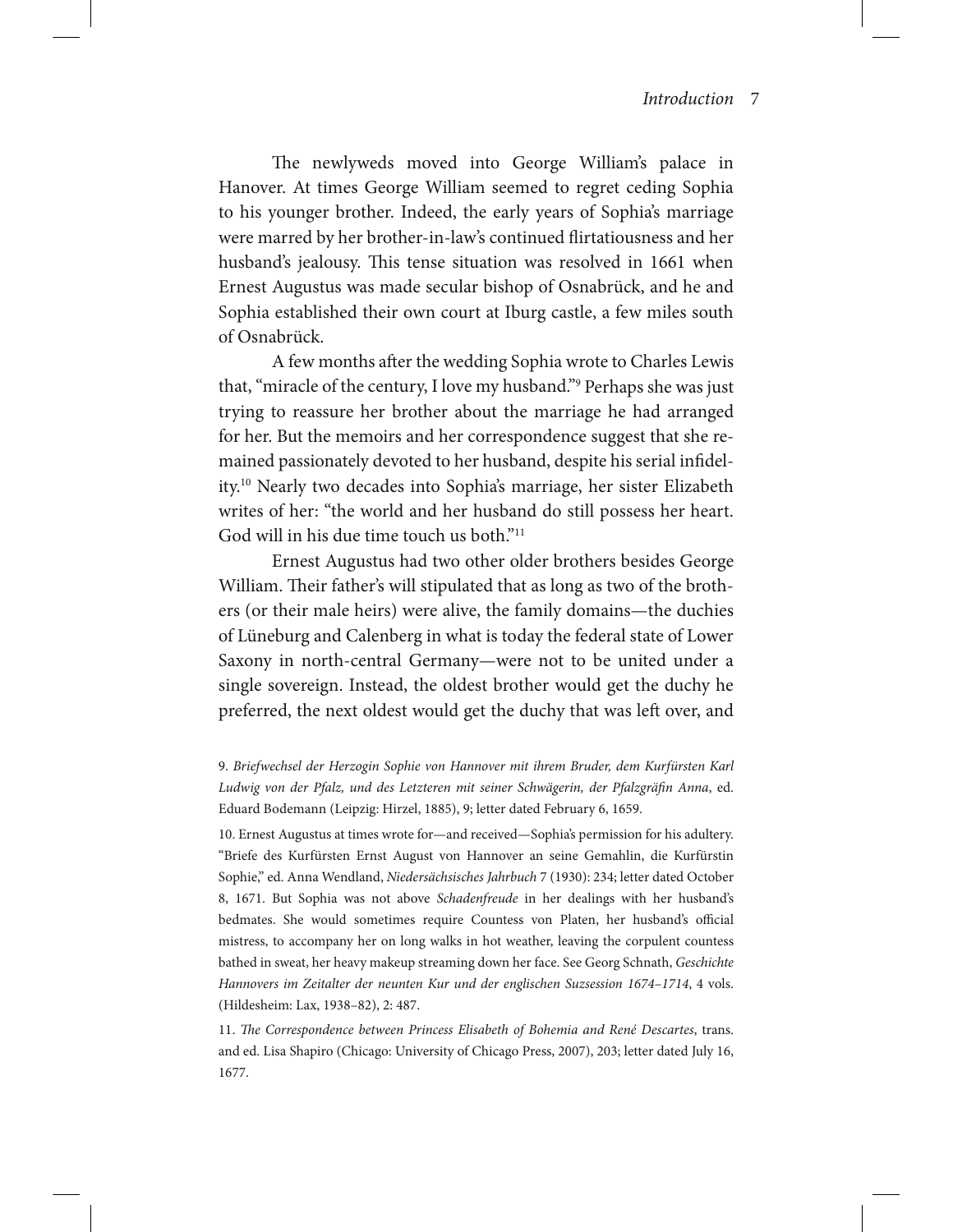the rest would have to wait their turn (when Sophia married Ernest Augustus he was one of the latter: a domainless duke). The tax revenues in Lüneburg were much higher, so it was always the first choice. The two sovereign dukes were customarily referred to by the name of their duchy's principal town: the duke of Celle (for Lüneburg) and the duke of Hanover (for Calenberg).

What had seemed unlikely at the time of Sophia's marriage actually transpired. Two of her brothers-in-law died without male issue, and her husband became, in 1679, duke of Hanover. The other surviving brother was none other than George William, her erstwhile fiancé. In the interim he had finally given up bachelorhood and entered into a civil union with Eleanor Desmier d'Olbreuse (1639–1722), a former lady-in-waiting who came from a minor noble family in Poitou in western France. In keeping with the pledge to Ernest Augustus, this union was not, until 1676, a marriage. George William and his mate had one child, Sophia Dorothea (1666–1726).

The two surviving brothers sought to consolidate the House of Brunswick-Lüneburg's political power by ending its choose-yourduchy policy and establishing primogeniture over all its domains. To seal this deal they arranged a marriage to unite their families. The bride was Sophia Dorothea, the groom George Lewis, Ernest Augustus and Sophia's oldest son (and the future King George I of Great Britain and Ireland). It was a mésalliance with a capital *M*. 12 George Lewis was the great-grandson of King James I of England and related to the royal houses of France and Denmark and to the premier princely houses of Germany and Holland. Sophia Dorothea was the love child (later legitimated) of a German duke and a complete nobody. The marriage contract was signed on October 24, 1682. Sophia and Ernest Augustus

12. Some might say it was also endogamy with a capital *E*, since Sophia Dorothea and George Lewis were first cousins. But first-cousin marriages were common in early modern Europe. Sophia herself was briefly courted by her first cousin Charles Stuart (the future Charles II of England), a courtship enthusiastically supported by her mother. Brunswick consanguinity was intensified in 1706 when Sophia Dorothea and George Lewis's daughter (also named Sophia Dorothea, 1687–1757) married her first cousin, Frederick William (1688–1740), the future king of Prussia. Their oldest son, and the result of two generations of endogamy, was Frederick the Great (1712–86).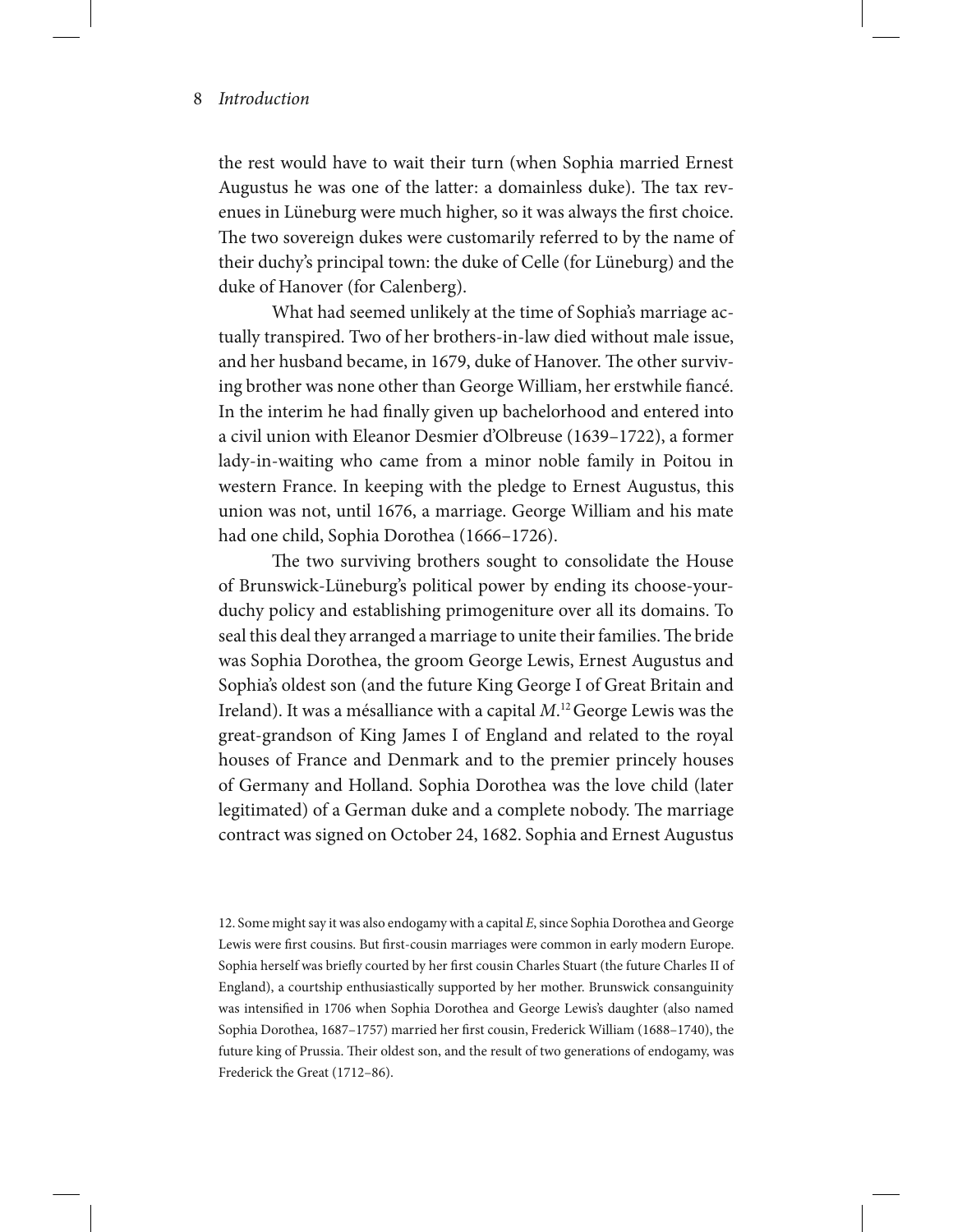grinned and bore it as the most effective way to ensure their son's eventual inheritance of both duchies.<sup>13</sup>

But Sophia did not know all. Her husband had kept the primogeniture law, which received imperial sanction in 1683, a secret from her until the documents had been signed and sealed. When she found out, she was heartbroken. The new arrangement effectively disinherited all her other sons: Frederick Augustus (1661–90), Maximilian William (1666–1726), Charles Philip (1669–90), Christian (1671– 1703), and Ernest Augustus (1674–1728). Now it was highly unlikely that any would ever become sovereign dukes. Unlikelihood became something close to impossibility when, in 1683, George Lewis's wife bore him an heir.<sup>14</sup>

Enemy fire solved the primogeniture problem for two of Sophia's sons. Charles Philip died in combat in 1690 in Albania, Frederick Augustus in 1691 in Transylvania. Christian died on active service in 1703, drowning while attempting to ford the Danube. But primogeniture had created a rift between Sophia and her husband, one that never closed. When a plot by Maximilian to overthrow primogeniture was thwarted, he was put on trial for treason and Sophia briefly under house arrest for not revealing her foreknowledge of the plot. On a happier note, in the interim a good match had been found for Sophia's beloved daughter Sophia Charlotte (1668–1705), who married Prince Frederick of Brandenburg (1657–1713), the future King Frederick I of Prussia, in October 1684.

The purpose of consolidating Brunswick-Lüneburg's power was to achieve a stature that would enable the house to obtain a higher dignity in the empire; namely, for the duke of Hanover to become an elector.15 This purpose was achieved in March 1692 when the emperor,

14. George Augustus, the future King George II of Great Britain and Ireland (1683–1760).

15. To all but the specialist, the workings of the Holy Roman Empire are as opaque as those of the European Union. A good primer on the empire, its institutions, and politics in the

<sup>13.</sup> Their grins were perhaps rendered slightly less forced by the contract's financial provisions. George William agreed to pay Ernest Augustus an annuity of fifty thousand imperial dollars, a balloon payment of one hundred and fifty thousand dollars within six years of the marriage, and the entire amount of the subsidy payments owed to Ernest Augustus by Spain and Holland. *Memoiren der Herzogin Sophie nachmals Kurfürstin von Hannover*, ed. Adolf Köcher (Leipzig: Hirzel, 1879), 190.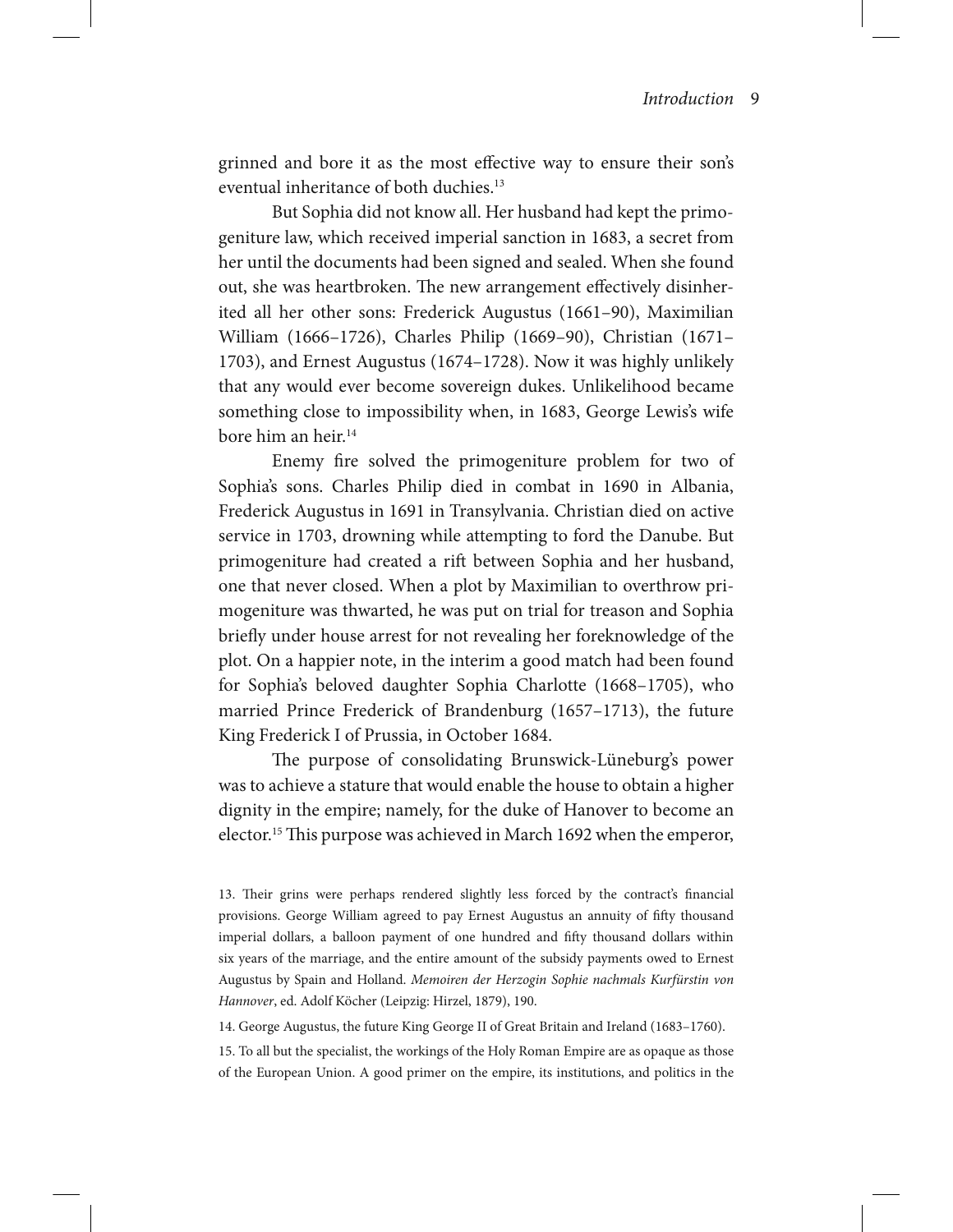in exchange for Brunswick money and troops to use in the war against the Ottoman Empire, conferred the electorship on Ernest Augustus.<sup>16</sup> Sophia was now an electress, the highest female dignity in the empire after empress.

But upwardly mobile Brunswick-Lüneburg was soon embarrassed by a scandal. Ignored by her husband, Sophia Dorothea took a lover, Count Philip Christoph von Königsmarck, colonel of the Hanover guards regiment. They were eventually found out, Königsmarck was murdered by overzealous courtiers, and Sophia Dorothea was placed under house arrest in perpetuity. She spent the rest of her life (from September 1694 to November 1726) in a small, moated palace in Ahlden, about twenty-five miles north of Hanover.<sup>17</sup> Sophia, never fond of her daughter-in-law, did not lift a finger to help her.

There was little she could have done anyway. At this or any other time, she had neither access to the Hanover privy council nor knowledge of its deliberations. Women with real political power were rare in seventeenth-century Germany. Sophia had none.18 But she did have connections, which she used when she could. For example, she helped negotiate a number of politically motivated marriages (her daughter's, for instance); she arranged for her husband to send a small

early modern period is Peter H. Wilson's *The Holy Roman Empire 1495–1806* (London: MacMillan, 1999); on the emperor and electors specifically, 34–45.

<sup>16.</sup> Because several existing electors steadfastly opposed the conferral, the duke of Hanover's representative did not officially join the college of electors until 1708. The correct nomenclature would actually be "elector of Brunswick-Lüneburg," not "elector of Hanover." But the latter was common usage by the early eighteenth century and has become the standard title. See Georg Schnath, *Streifzüge durch Niedersachsens Vergangenheit: Gesammelte Aufsätze und Vorträge* (Hildesheim: Lax, 1968), 112.

<sup>17.</sup> Now mostly forgotten, the story of Sophia Dorothea's love affair and punishment was repeatedly retold, in fictional form, from the late eighteenth to the mid-twentieth century. For an overview of the affair itself, see Schnath, *Geschichte*, 2: 121–204; for its literary and filmic echo, see 2: 206–12.

<sup>18.</sup> Schnath says that Countess von Platen, Sophia's husband's official mistress, did not have any either, despite suggestions that she was a sort of Madame de Pompadour *avant la lettre* (Schnath, *Geschichte*, 2: 484). In her memoirs Sophia briefly mentions two women who did wield real political power, both as regents during their respective sons' minority: Landgravine Hedwig Sophia of Hesse-Kassel (regent from 1663 to 1670) and Princess Christina Charlotte of East Friesland (regent from 1665 to 1690).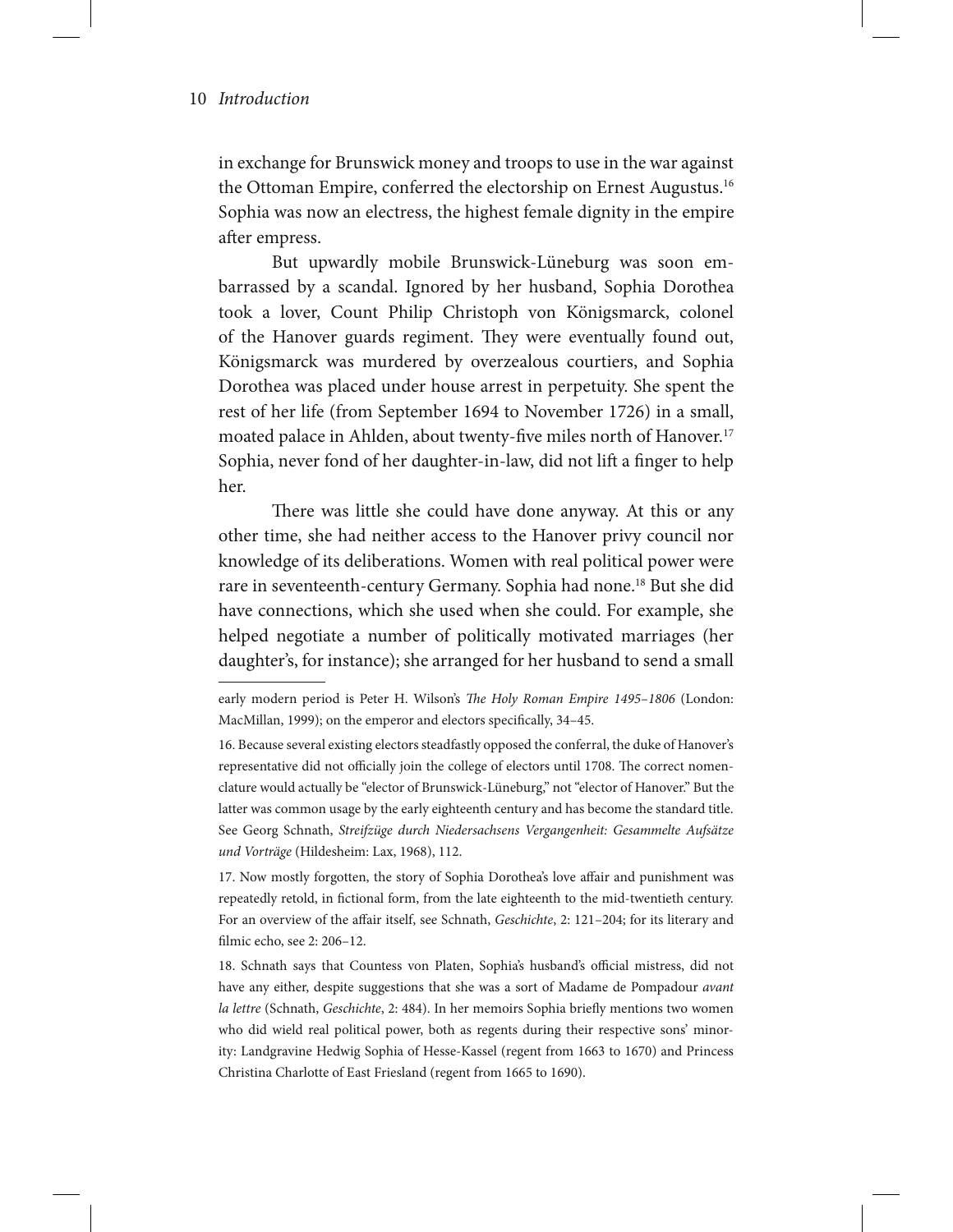contingent of troops to support her brother Charles Lewis in one of his conflicts with neighboring principalities; she asked for Charles Lewis to lobby the emperor on matters affecting her husband and brothers-in-law; she wrote letters (included verbatim in the memoirs) to her brother-in-law George William to complain about him allowing his low-born wife to be styled "duchess"; she did a little PR for her husband with Louis XIV while she was at the French court; and she intrigued, insubstantially and unsuccessfully, with several courts on behalf of her younger sons in the primogeniture dispute. But Sophia never influenced a significant domestic or foreign policy during the reign of her husband or of her son George Lewis. The latter, for example, frequently ignored her in his negotiations with English diplomats regarding the Protestant succession, even though it was she who was first in line.

The death of Sophia's husband, on February 2, 1698, inaugurated the final stage of her life. In 1694 her future widow's income had been increased to twelve thousand imperial dollars a year, making her financially secure. Her dower residence was Herrenhausen palace and its garden, a few miles northwest of Hanover's wall-enclosed old town. The large, rectilinear Dutch garden was her joy and her ongoing project.19 She spent many hours walking in it and improving it. Her other chief occupation was her correspondence, mostly notably with her niece Elizabeth Charlotte at the French court (Sophia's half of the correspondence is, unfortunately, lost) and Gottfried Wilhelm von Leibniz, who was in the Brunswick dukes' service in various capacities (librarian, historian, councilor, and envoy) from 1675 to his death in 1716. Several thousand of Sophia's letters have been published.<sup>20</sup> Her letters to Charles Lewis and Leibniz certainly constitute the

20. Sophia, *Briefwechsel; Briefe der Königin Sophie Charlotte von Preussen und der Kurfürstin Sophie von Hannover an hannoversche Diplomaten*, ed. Richard Doebner (Leipzig: Hirzel, 1905); *Briefe der Kurfürstin Sophie von Hannover an die Raugräfinnen und Raugrafen zu Pfalz*, ed. Eduard Bodemann (Leipzig: Hirzel, 1888); Leibniz *(Sophie)*; Bromley (*Collection*), Feder (*Sophie*); and *Die Briefe der Kinder des Winterkönigs,* ed. Karl Hauck (Heidelberg: G. Koester, 1908).

<sup>19.</sup> Herrenhausen looked like a classical French garden to me on my visit (regrettably on a frigid, blustery October afternoon). But Schnath states that mine is a common misconception and that the style is actually Dutch (Schnath, *Streifzüge*, 107–108).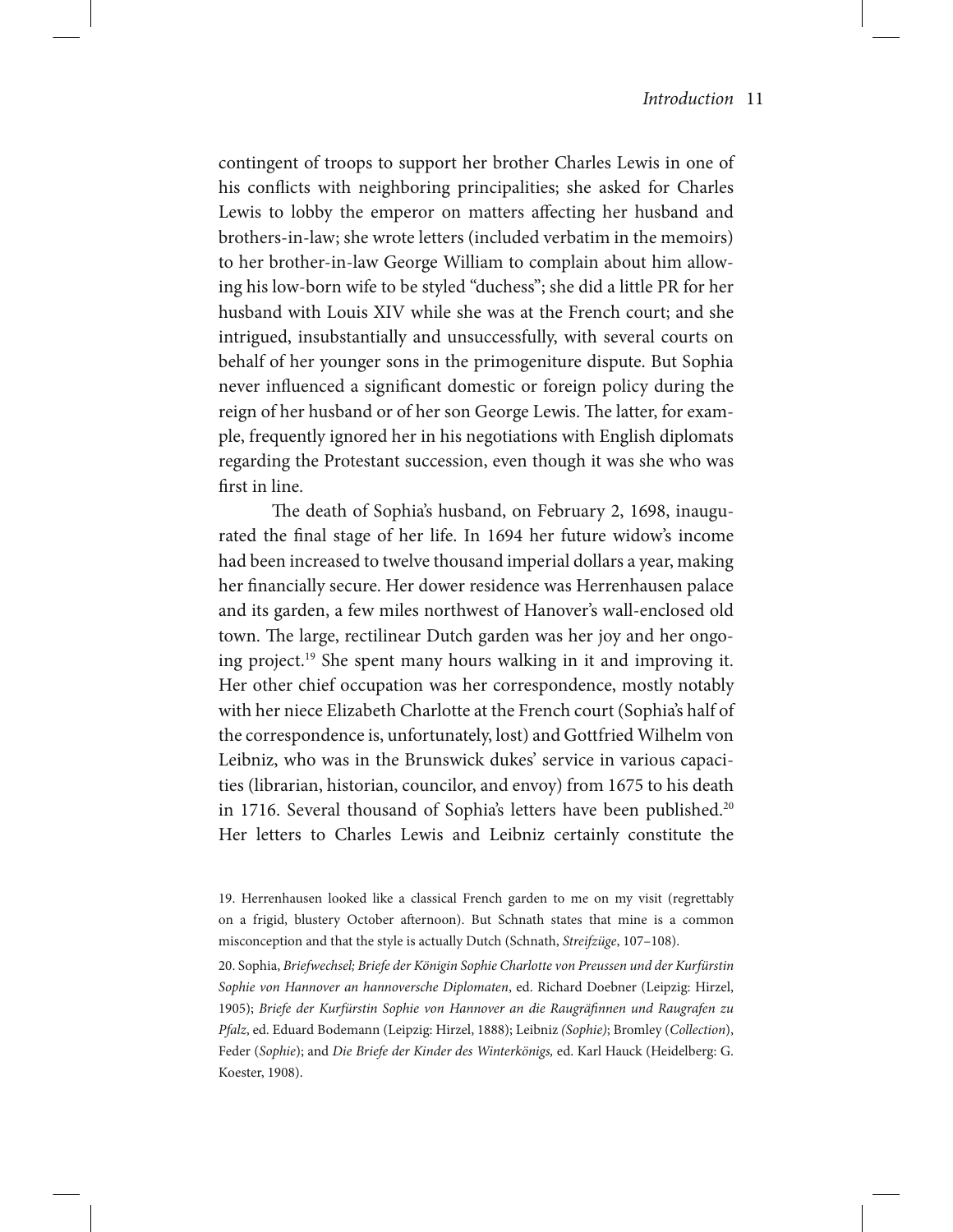richest mine of anecdote and wit. Regrettably, only a small selection of Sophia's letters exists in English.<sup>21</sup>

The Protestant succession arrived in Hanover—symbolically anyway—on August 14, 1701, when the earl of Macclesfield, the son of a royalist cavalry commander who had fought alongside Sophia's brother Rupert in the English Civil War, appeared to present Sophia with an illuminated copy of the Act of Settlement. The act, which had been passed on June 12, 1701, stipulated that

> the most excellent Princess Sophia, electress and duchess of Hanover, daughter of the most excellent Princess Elizabeth, late queen of Bohemia, daughter of our late Sovereign Lord King James the First of happy memory, be and is hereby declared to be the next in succession in the Protestant line … after his Majesty [King William III] and the Princess Anne of Denmark and in default of issue of the said Princess Anne and his Majesty respectively.<sup>22</sup>

There had been no default of issue of Princess Anne. Sadly for Anne, however, her issue was ill-fated. Although she had seventeen pregnancies in the first seventeen years of her marriage, many ended in miscarriage, and only one child survived infancy: William Henry, duke of Gloucester, born in 1689. His death, on July 30, 1700, set in motion the legislative process that resulted in the Act of Settlement. When King William III died on March 8, 1702, Anne became queen. Sophia, now seventy-one years old, was next in line to the throne. By order of Queen Anne's council, Sophia's name was inserted into the Book of Common Prayer. But as already stated at the start of this introduction, Sophia died seven weeks before Anne. In the words of the Act of Settlement, it was therefore one of the "heirs of her body," her

<sup>21.</sup> Lloyd Strickland includes about two dozen of Sophia's letters (most of them to Leibniz) in Sophia, *Leibniz*. Josephine Duggan includes several of Sophia's letters in their entirety and quotes extensively from more than twenty in her biography, *Sophia of Hanover: From Winter Princess to Heiress of Great Britain, 1630–1714* (London: Peter Owen, 2010).

<sup>22.</sup> *English Historical Documents, 1660–1714*, vol. 8, ed. Andrew Browning (New York: Oxford University Press, 1953), 132.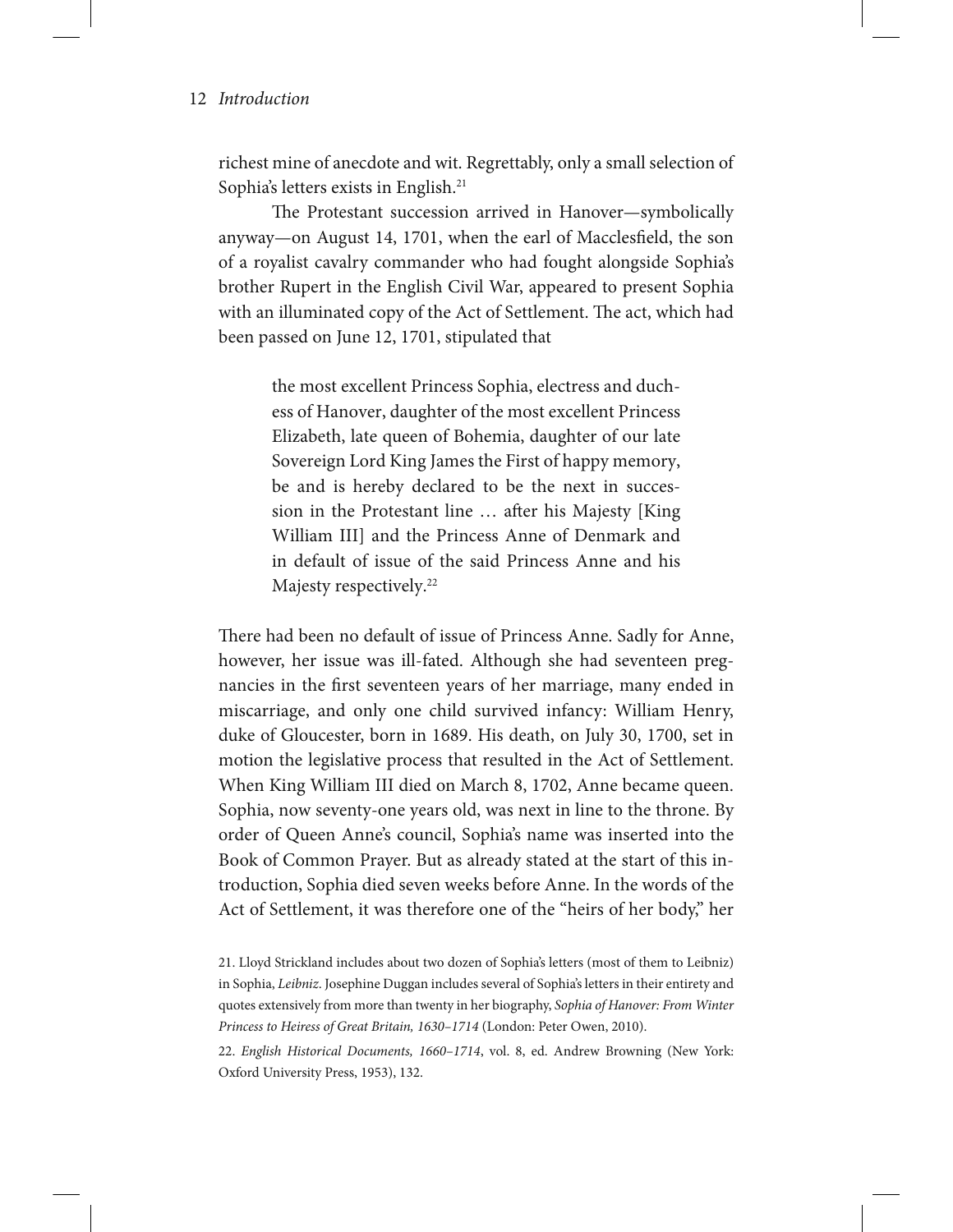oldest son George Lewis, who acquired "all the honours, styles, titles, regalities, prerogatives, powers, jurisdictions, and authorities" belonging and appertaining to the monarch of Great Britain and Ireland.<sup>23</sup> When the court moved from Hanover to London, Sophia's favorite place, Herrenhausen garden, was made open to the public, as it remains today.

# *The Memoirs*

In 1680 Sophia entered her fiftieth year. It was to be one of loss. Her sister Elizabeth died in February, followed in August by Charles Lewis, her brother, surrogate father, and closest friend. Sophia called her correspondence with him, which began in 1658 when she left Heidelberg after her wedding, one of the greatest pleasures in her life. In late October 1680 Sophia experienced another loss when her husband Ernest Augustus left Hanover for one of his many extended stays in Italy. It was in the four months following his departure that Sophia wrote her memoirs, the last page of which is dated February 21, 1681. In a way, Sophia's memoirs and Descartes's method were created under similar circumstances. Like Descartes, Sophia was in Germany at the beginning of winter, had no conversation to divert her (Charles Lewis was gone permanently, Ernest Augustus temporarily), stayed alone all day, and had the leisure to entertain herself with her own thoughts.24 Deprived of epistolary dialogue with Charles Lewis, she turned to the monologue of life-writing. She asked for her letters to him to be returned to her and used them to refresh her memory as she wrote. Yet what was so personal for Sophia—a time of mourning and relative isolation—in fact constituted fairly common circumstances under which early modern nobles (both male and female) drafted

<sup>23.</sup> *Historical Documents*, 8: 132.

<sup>24.</sup> René Descartes, *A Discourse of a Method for the well guiding of Reason, and the Discovery of Truth in the Sciences* (London: Thomas Newcombe, 1649), 15. Of isolation, the duchess of Montpensier writes: "Alone is of course relative for a duchess." We can assume that even while writing her memoirs Sophia had one or more of her ladies-in-waiting in the room with her. "Not only is this state highly conducive to recalling events in order, but one finds the necessary leisure to write them down" (Anne-Marie-Louise d'Orléans, duchess of Montpensier, *Memoirs*, trans. Philip J. Yarrow, ed. William Brooks, London: MHRA, 2010, 1).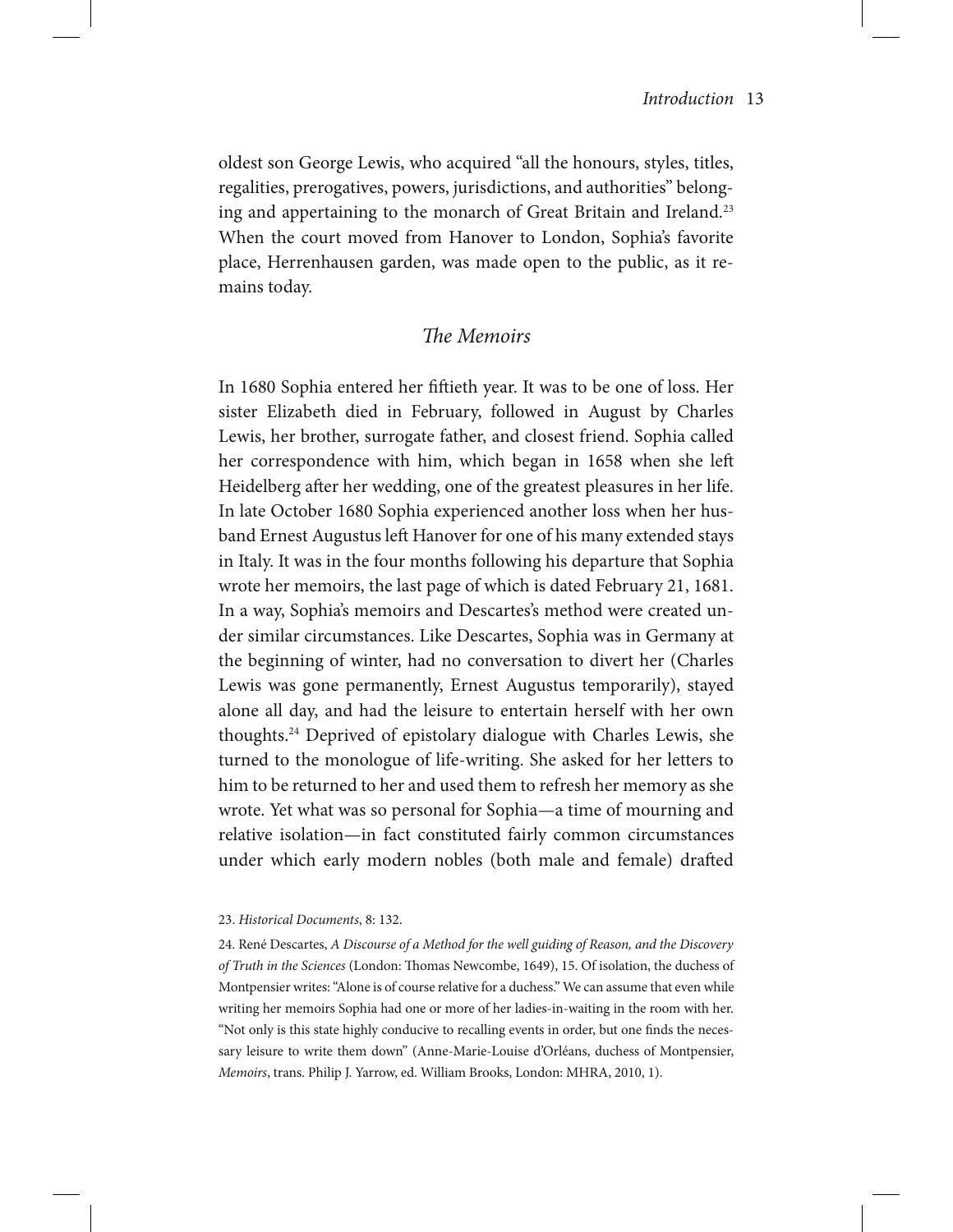their memoirs. Henri de Campion (1613–63), for example, had recently lost his granddaughter; Catherine de La Guette (1613–76), her husband, two daughters, and a son.<sup>25</sup> Although Sophia would survive her brother and sister by thirty-four years, in the last paragraph of the memoirs she writes that a chronic pain in her spleen suggests she might soon follow them to the grave. The proximity of death and, concomitantly, a more intense awareness of one's own mortality were (and likely are) typical triggers for life-writing. Bernard Beugnot describes memoir writing as a response to loss and lack as the expression of a "will to reconstruct."<sup>26</sup> This, I think, can be taken in two senses: the will to reconstruct one's past life as a text and, by doing so, to begin the process of constructing a new life under altered circumstances.

It is hardly surprisingly, therefore, that Sophia saw the practice of life-writing as life-preserving. She states at the beginning of the memoirs that her aim is to "amuse myself during my husband's absence, to fend off melancholy, and to buoy my spirits. For I am convinced that cheerfulness preserves health as well as life, which is very dear to me."<sup>27</sup> The act of recalling and transcribing the past is a form of self-prescribed mood therapy and, ultimately, self-preservation. Yet this seemingly intensely personal justification is itself a topos. For self-diversion (*se divertir*) and self-amusement (*s'amuser*) are typical stated aims of the early modern memoirist (the first paragraph of Henri de Campion's memoirs reads much the same as that of Sophia's).<sup>28</sup> Frédéric Briot points out that the verb "divert" should be read to some degree literally. Redaction marks a caesura in the early modern memoirist's life, a point at which it diverts from its previous path and takes a new direction.<sup>29</sup> In the case of Sophia and a number of other contemporary life-writers, this change is brought on by the death of close family members.

<sup>25.</sup> Frédéric Briot, *Usage du monde, usage de soi: Enquête sur les mémorialistes d'Ancien Régime* (Paris: Seuil, 1994), 227–28.

<sup>26.</sup> Bernard Beugnot, "Livre de raison, livre de retraite," in *Les valeurs chez les mémorialistes français du XVIIe siècle avant la Fronde*, ed. Noemi Hepp and Jacques Hennequin (Paris: Klincksiek, 1979), 51.

<sup>27.</sup> Page 33.

<sup>28.</sup> Henri de Campion, *Mémoires*, ed. M. C. Moreau (Paris: Jannet, 1857), 1.

<sup>29.</sup> Briot, *Usage*, 237.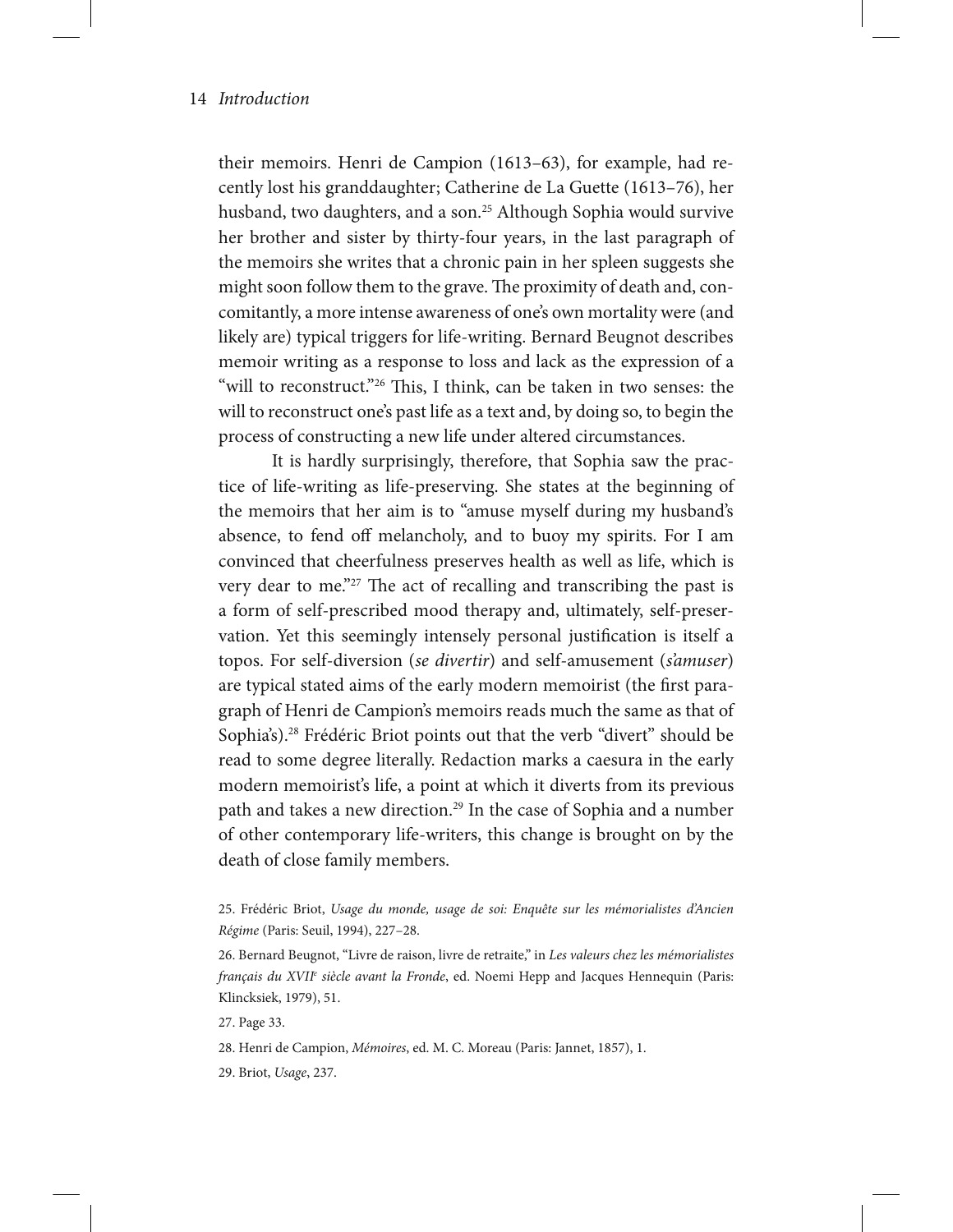As a rule, early modern memoirs were not written for a wide readership and certainly not for publication. They were by nature private and intended for a small, select group—until a member of this group ignored the author's wishes and gave the manuscript (or a copy) to a publisher.30 Henri de Campion and Théodore Agrippa d'Aubigné (1552–1630), for example, intended their memoirs for their children. In Sophia's case there was no intended readership. She states in the first paragraph that her memoirs are for herself alone. Admittedly, this statement is to some degree posturing (if one is writing only for oneself then why state that fact?) and to some degree a disavowal of liability (potential readers should know that they are reading something not meant for them). But she was also drawing a distinction between her memoirs and writing intended for publication. And, with a single exception, she seems to have meant it. She never mentions the memoirs in her correspondence and is known to have shown them to only one person during her lifetime: Leibniz. He made a copy in his own hand (the original in Sophia's hand is lost), and it was this copy that was found in the Hanover archives in 1850.<sup>31</sup> The evidence therefore suggests that after writing her memoirs Sophia gave little thought to them. So in this sense the project was what she said it was: a four-month antidote to melancholy.

With self-amusement the putative purpose of Sophia's project, it may therefore seem curious that she is so anxious to set the historical record straight on a whole range of issues relating to herself and the houses of Palatine and Brunswick-Lüneburg. On some, she goes to the trouble of providing documentary evidence: she painstakingly transcribes the entire text of letters and contracts that support her contentions. On others, the memoirs serve as her own deposition. In

#### 30. Briot, *Usage*, 33 and 31.

31. Here are Leibniz's somewhat pedantic, but ultimately complimentary, "Reflections on the duchess's memoirs": "1. The orthography is irregular, although in truth this hardly matters and can be remedied by a [corrected] copy being made. 2. The style seems simple but has a wonderful power and, despite its apparent nonchalance, has something of what Longinus calls the sublime. Although the subject matter may seem ordinary, it is rendered in a certain admirable way … 3. The tenses (for example, the perfect tense and the imperfect tense) are often mixed up" (Sophia, *Memoiren*, 3; my translation). Van der Cruysse contends that Sophia's orthography was generally better than Leibniz's (Sophia, *Mémoires et lettres de voyage*, ed. Dirk Van der Cruysse. Paris: Fayard, 1990, 19).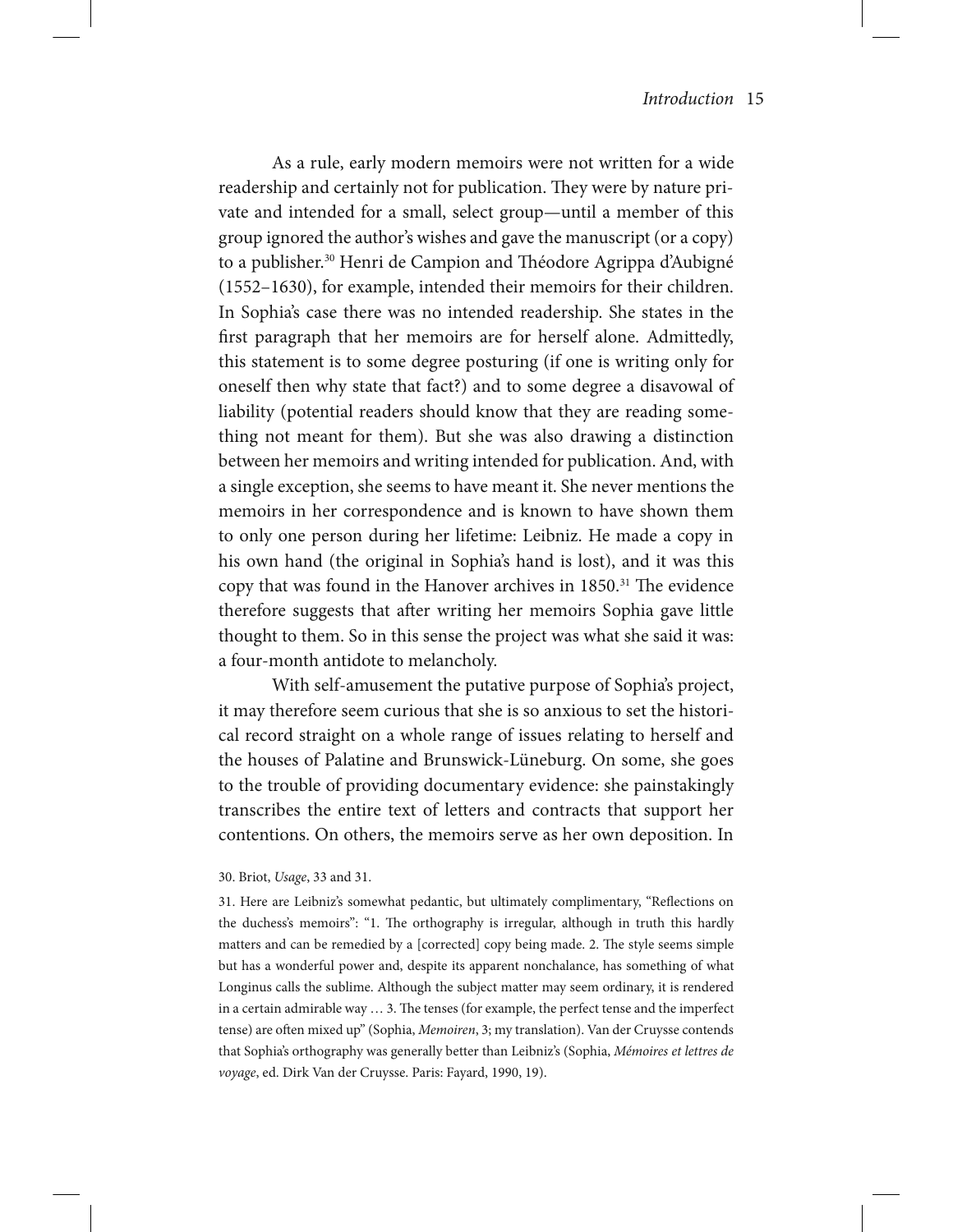one sense, the gesture of providing documentary evidence is an index of how important an issue is to Sophia (for example, the contract under which her one-time fiancé pledged to remain unmarried for the rest of his life and to allow his younger brother to marry Sophia in his place). In a broader sense, however, correcting the historical record is a central motive of early modern (and many present-day) memoirs: I was there; I know the truth.<sup>32</sup> Yet if Sophia is writing for herself alone, why not just assert her point of view and refer to documents instead of dutifully (obsessively?) transcribing them verbatim? After all, before 1850 no one besides Leibniz benefited from her high evidentiary standards. One possible explanation is that Sophia, in her desire to shape posterity's (or at least a potential reader's) opinion, is like other early modern female memoirists, whose "private musings" may not seem to be "destined for public consumption" but who "clearly inscribe a public into their works and advance them as additions to the collective memory."33

Scholars have identified a greater focus on the private sphere as one of the defining—and innovative—characteristics of early modern female memoirists:

> They situated the roots of personhood in the experiences of childhood (a phase of existence that men memoirists almost never described). They delved into their relationships with parents and siblings, the physical and psychological changes of adolescence, and the pivotal significance of marriage. Abandoning the pursuit of history that characterized masculine memoirs,

32. Briot, *Usage*, 86; Patricia Francis Cholakian, *Women and the Politics of Self-Representation in Seventeenth-Century France* (Newark: University of Delaware Press, 1990), 37–38. 33. Faith E. Beasley, "Altering the Fabric of History: Women's Participation in the Classical Age," in *A History of Women's Writing in France*, ed. Sonya Stephens (Cambridge: Cambridge University Press, 2000), 76–77. As Briot points out, however, memoirs by both men and women were in most cases intended as "private musings" and not for publication (Briot, *Usage*, 33).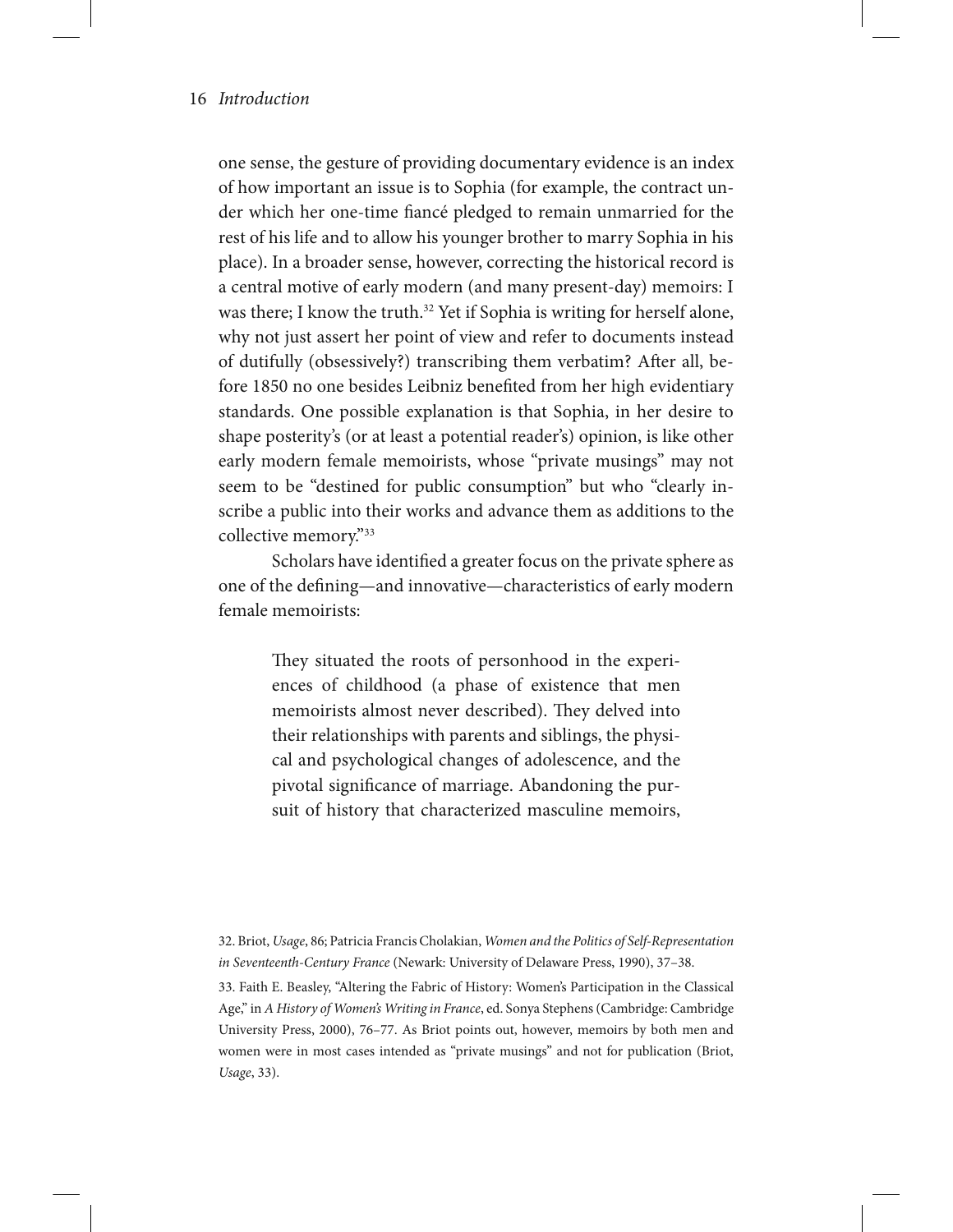they turned from the public sector to the private, creating a new kind of life-writing.34

This characterization also applies to Sophia, although, in my view, with some restrictions. Yes, she writes about her childhood and youth, about her relationship with her mother and siblings, and about private matters like her physical suffering during childbirth, her miscarriages, and her husband's infidelity. Yet I can discern no self-analytical moment in which Sophia asserts, or even hints, that she is including an anecdote because it shaped her personality (or personhood). Rather, her principle for selecting an anecdote for inclusion would seem to be its dramatic or entertainment potential; her reminiscences of her childhood in particular amount to one humorous scene after another. Also, it would be incorrect to infer that writing about private (and even extremely private) matters was unique to early modern women. Like Sophia's own letters, those of her brothers (particularly those of Charles Lewis to Sophia, his mother, and his second wife) are filled with the minutiae of family and private life.<sup>35</sup> And although it is indeed unlikely that Charles Lewis would have included these intimate details in his memoirs, the distinction loses some of its precision when one considers that early modern memoirs (typically written for a restricted social group, such as the author's children) constituted an only marginally more public type of writing than letters (typically written for one person, although often read by several; Sophia, for example, likely shared at least portions of her personal correspondence with her husband, ladies-in-waiting, and possibly other courtiers). In this sense, Sophia's letters—which at least had a readership during her lifetime—were more public than her memoirs.

At the beginning of her memoirs Sophia describes each move in the ornate choreography of bows and curtsies that she and her

35. Charles Lewis's letters to Sophia are printed in Sophia, *Briefwechsel*; to his mother, in Bromely, *Collection*; to his second wife, in *Schreiben des Kurfürsten Karl Ludwig von der Pfalz und der Seinen*, ed. Wilhelm Ludwig Holland (Tübingen: Litterarischer Verein, 1884).

<sup>34.</sup> Cholakian, *Women*, 43. See also Beasley, "Altering," 76: "In contrast to previous examples of the genre, women's memoirs have a more interiorized perspective, are occasionally introspective, and focus on aspects of life considered unimportant for the historical record women's activities in the 'private' and public realm."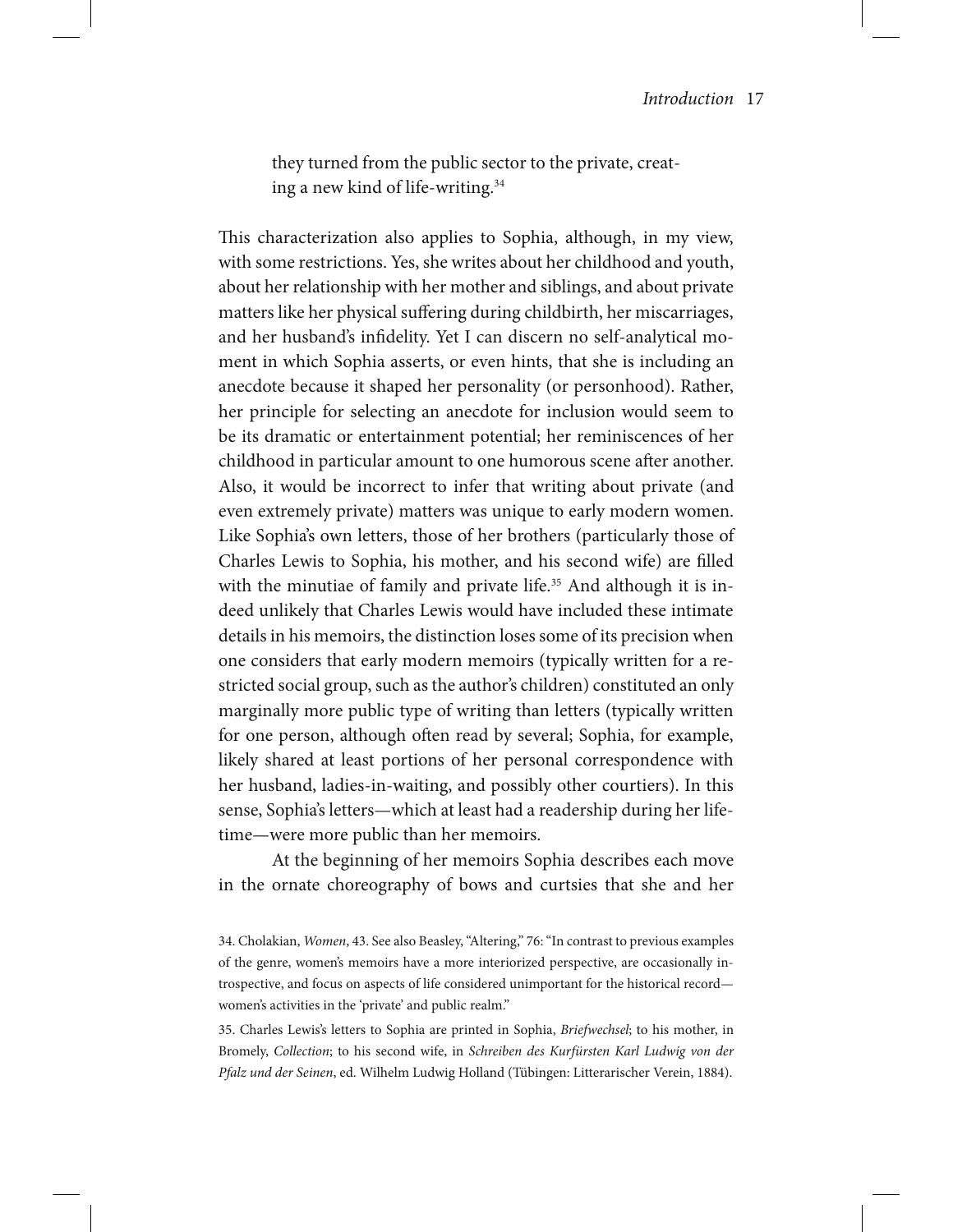sibling princesses and princes performed every day before dinner at their boarding school in Leiden. She even announces her cumulative curtsy count—nine—for this ritual. Although the dinner hour provided Sophia with a break from her lessons, it also drilled her, relentlessly, in court etiquette and protocol. It is not surprising, then, that protocol—precedence and deference—is a central theme in her memoirs. Just as her description of the children's preprandial ritual is a catalog of curtsies given and received, the memoirs as a whole are a catalog of the honors Sophia gives (and refuses to give) and those she receives (and is denied). Briot finds early modern memoirists' preoccupation with matters of precedence to be "the most impersonal" sections of their writing.<sup>36</sup> I disagree. Such matters are central to, and in a real way constitutive of, a noble's identity. To paraphrase Norbert Elias: a duchess who is not treated like a duchess is almost no longer a duchess.<sup>37</sup> In the case of Sophia and other female memoirists, the preoccupation may even be more pronounced. Unlike her husband, Sophia cannot achieve glory as a soldier or statesman. But she can—and does—revel in the glory of her rank and the honors she receives at courts across Germany and Europe. Owing to the centrality of rank and honor to Sophia's sense of self, it is worthwhile, I believe, taking a closer look at some of the nuances of protocol (and its temporary suspension), which might otherwise escape a modern reader's attention.

When Sophia writes that a duke or other noble anticipated her arrival in a town by riding (usually with a large entourage) some distance outside the town to meet her, she is not just narrating events in the order they occurred. She is drawing attention to the fact that her host exceeded what is required by protocol in order to demonstrate esteem or affection for her.<sup>38</sup> The same applies to a range of other

38. The duchess of Montpensier announces proudly in her memoirs that her father, Gaston of Orleans, "came as far as Chambord, ten miles from Blois, to meet me" (Montpensier, *Memoirs*, 7).

<sup>36.</sup> Briot, *Usage*, 117.

<sup>37. &</sup>quot;Ein Herzog, der nicht wohnt, wie ein Herzog zu wohnen hat, der also auch die gesellschaftlichen Verpflichtungen eines Herzogs nicht mehr ordentlich erfüllen kann, ist schon fast kein Herzog mehr." Norbert Elias, *Die höfische Gesellchaft: Untersuchungen zur Soziologie des Königtums und der höfischen Aristokratie* (1969; repr., Frankfurt: Suhrkamp, 1994), 99.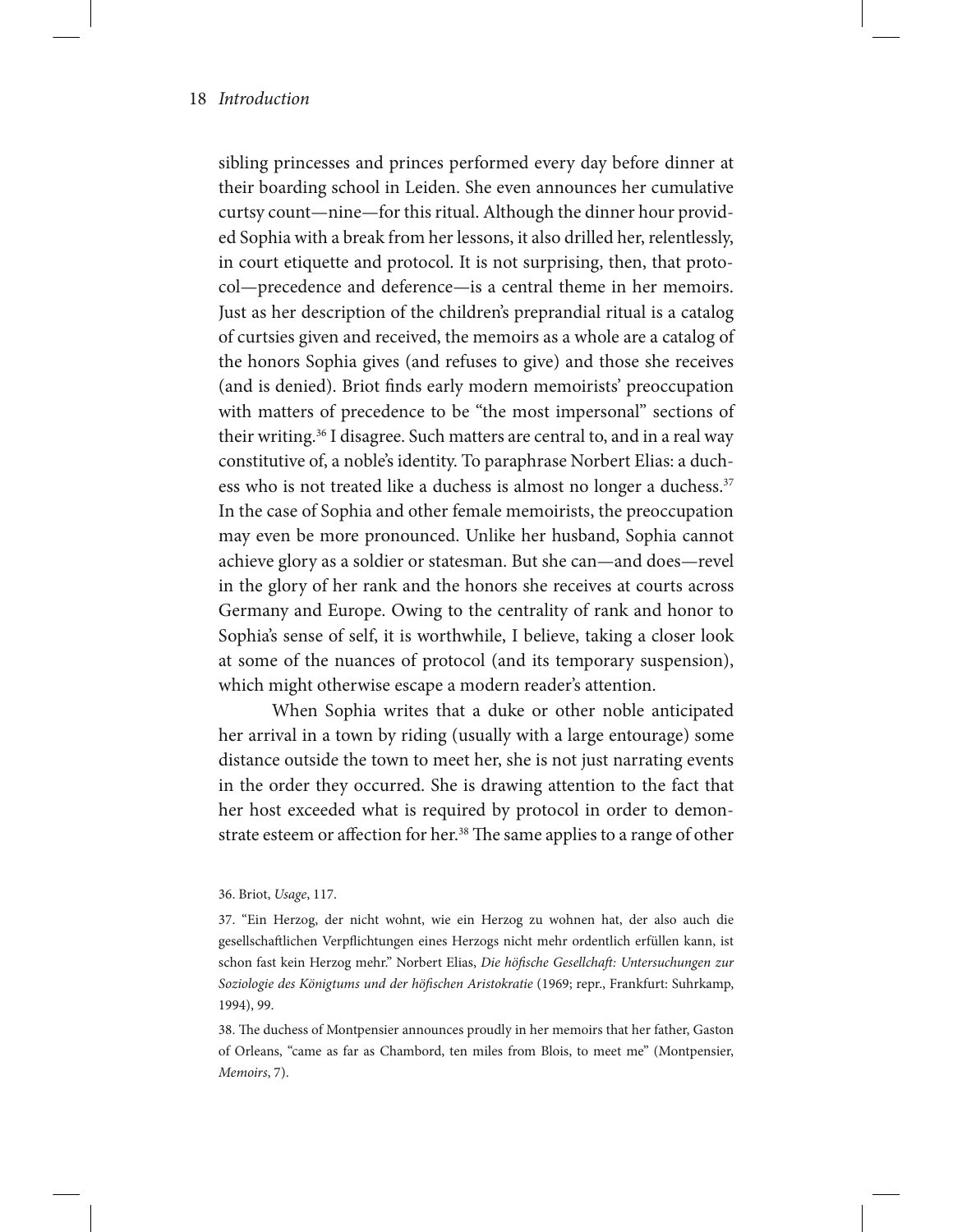symbolic acts that Sophia recounts with precision and pride: when nobles of superior rank rise and cross a threshold to receive her, when they accompany her to her room when the audience is finished, or when they refuse to allow her to accompany them back to their room (which would normally be her duty). The degree of meticulousness with which Sophia catalogs these details correlates to the renown of the court she is visiting and reaches its apogee in the account of her visit to the French court in 1679. Among the highlights were Sophia being allowed to take precedence over—that is, walk ahead of—royalty and higher-ranking nobles during a tour of St. Cloud palace and gardens; the queen of Spain (the duke of Orleans's daughter) sitting on a simple taboret in Sophia's presence instead of on the armchair due her rank; and the king of France entering a room, brushing aside members of the royal family, and announcing that it is Sophia he has come to talk to.39 Each rule of protocol purposely suspended, each prerogative purposely foregone, adds to Sophia's glory and is therefore proudly recalled and documented.

Two other suspensions of protocol are frequent features of Sophia's memoirs: the court game known as *Wirtschaft* (the German word for "inn") and the practice of traveling incognito. In a *Wirtschaft*, the host and hostess at a court (for example, the duke and duchess of Württemberg at a gathering in Stuttgart in 1651 that Sophia describes) pretend to be an innkeeper and his wife, and their guests pretend to be travelers who have stopped at the inn. For the time and space circumscribed by the game, no one takes precedence, no one shows deference, and everyone can sit, stand, or circulate where and as they like. Indeed, the game temporarily inverts the symbolic order: the host and hostess personally serve the guests their drinks, something they would of course never do under normal circumstances. A *Wirtschaft* provided welcome relief from the constraints of court

<sup>39.</sup> For a detailed explanation—including a helpful matrix—of who had the right to sit in what type of chair (and who had to remain standing) in the presence of the different members of the French royal family and ranks of nobility, see Henri Brocher, *À la cour de Louis XIV. Le rang et l'étiquette sous l'Ancien Régime* (Paris: Félix Alcan, 1934), 24–34.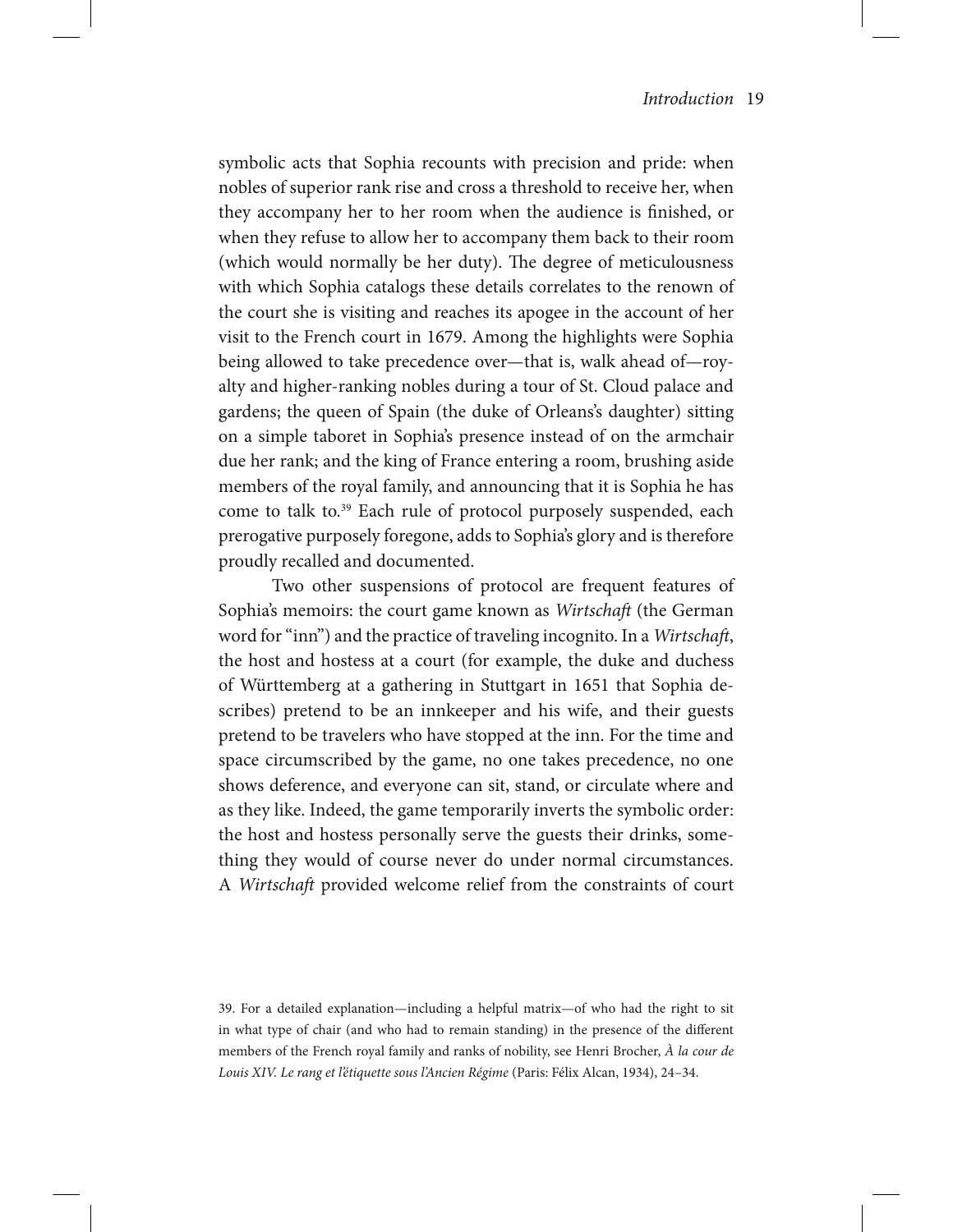etiquette through a fiction—travelers meeting at an inn—that clearly marked the relief as temporary.40

If fictional travel offered relief from etiquette, actual travel often made it prudent to take relief. Outside Germany Sophia usually traveled incognito. This does not mean she was wearing a disguise (although during carnival in Italy she, like everyone else, was often masked). It meant she was traveling not as what she was (a duchess of the Holy Roman Empire) but simply as a person of quality. This was practical for several reasons. First, it saved money by obviating the need for taking along an entourage commensurate with one's rank or dignity. Second, it simplified encounters with other nobles by eliminating potential sources of affront. Third, it prevented precedents from being set. For example, German princes saw the king of France and the Holy Roman emperor as rough equivalents and therefore believed they ought to receive the same honors from the king that they received from the emperor, such as the right to sit in an armchair in the king's presence. But the king of France did not recognize titles conferred by another sovereign and therefore did not grant the honors that appertained to them.<sup>41</sup> The solution, chosen by Sophia and hundreds of other foreign nobles, was to visit France incognito. By not claiming their title they could avoid the insult of not receiving the honors they believed they were due. Conversely, the king of France could grant an honor—as he did to Sophia—without setting a precedent, since he was granting it to an individual person of quality rather than to a certain rank of foreign nobility.

Something else Sophia frequently did while traveling was to attend the seventeenth-century equivalent of a beauty pageant. Then, no less so than today, women's faces and bodies were continually the objects of a variety of gazes: aesthetic appraisal, aesthetic appraisal combined with (or serving as an excuse for) sexual stimulation,

41. Brocher, *À la cour de Louis XIV*, 18–19.

<sup>40.</sup> A similar, but more narrowly circumscribed game was played at the royal court of Denmark, which Sophia visited several times. Here, the guests drew lots to determine the seating order at supper, which otherwise would have been determined by rank. The queen drew a lot like everyone else, but the king did not and always took his place at the head of the table. Perhaps he was uncomfortable with chance assigning—even temporarily as part of a game—another occupant to his divinely ordained place.